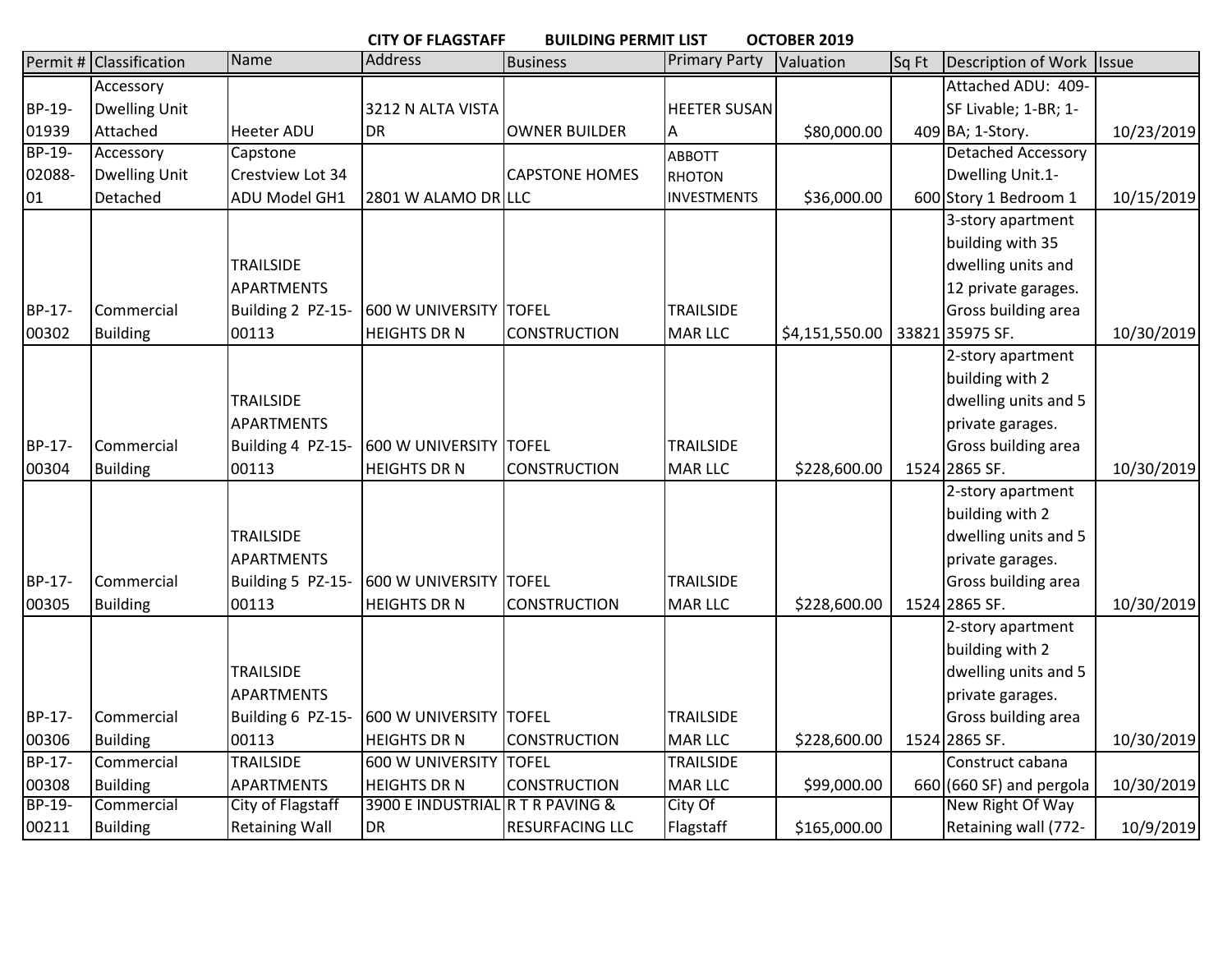|               |                                    |                                   |                                                 |                                   |                      |              | <b>Enclose existing</b><br>2590-SF canopy for |            |
|---------------|------------------------------------|-----------------------------------|-------------------------------------------------|-----------------------------------|----------------------|--------------|-----------------------------------------------|------------|
|               |                                    |                                   |                                                 |                                   |                      |              | loading and                                   |            |
| BP-19-        | Commercial                         | <b>Mission Linen</b>              | 2450 E                                          | <b>ALL SERVICES</b>               | <b>MISSION</b>       |              | unloading of non                              |            |
| 01882         | <b>Building</b>                    | Awning                            | <b>HUNTINGTON DR</b>                            | UNLIMITED INC                     | <b>LINEN</b>         | \$140,000.00 | hazardous materials.                          | 10/23/2019 |
| <b>BP-18-</b> | Commercial                         | <b>Beacon Unitarian</b>           |                                                 |                                   | <b>BEACON</b>        |              | Addition multi                                |            |
| 02503-        | <b>Building</b>                    | Universalist                      |                                                 | LOVEN CONTRACTING UNITARIAN       |                      |              | purpose room and                              |            |
| 02            | Repair/Remodel/T Church Remodel    |                                   | 510 N LEROUX ST                                 | <b>INC</b>                        | UNIVERSALIST         | \$360,000.00 | social room 884SF,                            | 10/29/2019 |
| BP-18-        | Commercial                         | <b>Flagstaff Mall Pad</b>         |                                                 |                                   | <b>CYPRESS</b>       |              | Cottee shop/caté                              |            |
| 02537-        | <b>Building</b>                    | 1 Starbucks TI PZ- 4504 N HIGHWAY |                                                 |                                   | <b>FLAGSTAFF</b>     |              | tenant improvement                            |            |
| 02            | Repair/Remodel/T 18-00101-01       |                                   | 89                                              | <b>KDC Construction</b>           | <b>MALL LP</b>       | \$300,000.00 | of shell building                             | 10/9/2019  |
|               | Commercial                         |                                   |                                                 |                                   |                      |              | Repair/Remodel                                |            |
| BP-19-        | <b>Building</b>                    |                                   |                                                 |                                   |                      |              | suites damaged by                             |            |
| 00671-        | Repair/Remodel/T Travel Inn        |                                   |                                                 | <b>AMERICAN</b>                   | <b>CASTILLER</b>     |              | fire. Project area:                           |            |
| 01            |                                    | Remodel                           |                                                 | 1313 S MILTON RD TECHNOLOGIES INC | SONIA I              | \$150,000.00 | 1425-SF                                       | 10/23/2019 |
|               | Commercial                         |                                   |                                                 |                                   |                      |              |                                               |            |
| BP-19-        | <b>Building</b>                    |                                   |                                                 |                                   |                      |              |                                               |            |
| 00855-        |                                    |                                   | Repair/Remodel/T Monument Ridge 5205 E CORTLAND | <b>KOWALSKI</b>                   | RAILSPLITTER-        |              | Fire Damage Repair                            |            |
| 01            |                                    | Apts                              | <b>BLVD BLDG N</b>                              | <b>CONSTRUCTION INC</b>           | <b>FLAGSTAFF LLC</b> | \$350,000.00 | 780SF                                         | 10/11/2019 |
|               | Commercial                         |                                   |                                                 |                                   |                      |              |                                               |            |
|               | <b>Building</b>                    |                                   |                                                 |                                   |                      |              |                                               |            |
| BP-19-        | Repair/Remodel/T Dale Hallberg DDS |                                   |                                                 | <b>WESPAC</b>                     | <b>GOSAR PAUL A</b>  |              | 3586-SF Dental                                |            |
| 00949         |                                    | Interior TI                       |                                                 | 2222 E CEDAR AVE CONSTRUCTION INC | & MAUDE K            | \$395,000.00 | Office T.I.                                   | 10/31/2019 |
|               |                                    |                                   |                                                 |                                   |                      |              | 770-SF personal use<br>garage attached to a   |            |
|               |                                    |                                   |                                                 |                                   |                      |              | commercial                                    |            |
|               |                                    |                                   |                                                 |                                   |                      |              | structure. The                                |            |
|               |                                    |                                   |                                                 |                                   |                      |              | accessory structure                           |            |
|               | Commercial                         |                                   |                                                 |                                   |                      |              | shall only be utilized                        |            |
|               | <b>Building</b>                    |                                   |                                                 |                                   | <b>SCHWERIN TE</b>   |              | for personal storage                          |            |
| BP-19-        | Repair/Remodel/T                   |                                   |                                                 |                                   | <b>LIVING TRUST</b>  |              | items specific to the                         |            |
| 01389         |                                    | <b>Schwerin Garage</b>            | <b>2010 E ROUTE 66</b>                          |                                   | DTD 06-29-00         | \$40,000.00  | 770 property owner.                           | 10/25/2019 |
|               |                                    |                                   |                                                 |                                   |                      |              |                                               |            |
|               | Commercial                         |                                   |                                                 |                                   |                      |              |                                               |            |
|               | <b>Building</b>                    |                                   |                                                 |                                   |                      |              | TI add ADA restroom                           |            |
| BP-19-        | Repair/Remodel/T                   |                                   |                                                 | <b>WESPAC</b>                     | <b>COLLINS GANG</b>  |              | reconfigure office                            |            |
| 01757         |                                    | <b>Edward Jones TI</b>            | 904 N BEAVER ST                                 | CONSTRUCTION INC                  | <b>HOLDINGS LLC</b>  | \$30,000.00  | space approx. 144SF                           | 10/16/2019 |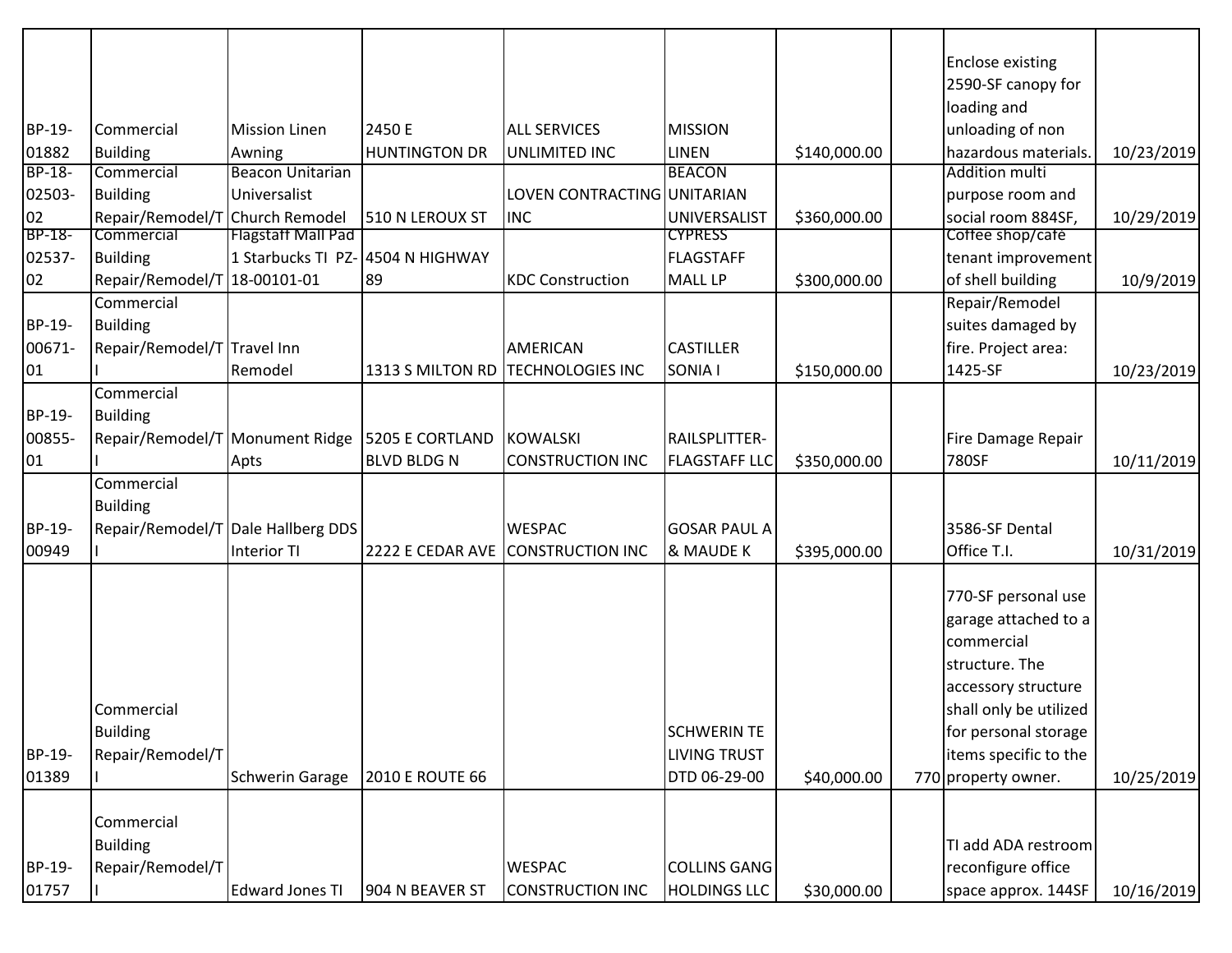|                 | Commercial                                         | Storefront                        |                               |                                        |                                |              |                                        |            |
|-----------------|----------------------------------------------------|-----------------------------------|-------------------------------|----------------------------------------|--------------------------------|--------------|----------------------------------------|------------|
|                 | <b>Building</b>                                    | Replacement &                     |                               |                                        | COAST&                         |              | Storefront                             |            |
| BP-19-          | Repair/Remodel/T Historic                          |                                   |                               |                                        | <b>MOUNTAIN</b>                |              | demolition and                         |            |
| 01851           |                                                    | Restoration                       | <b>108 E ROUTE 66</b>         |                                        | <b>PROPERTIES</b>              | \$30,000.00  | remodel.                               | 10/24/2019 |
|                 |                                                    |                                   |                               |                                        |                                |              |                                        |            |
|                 |                                                    |                                   |                               |                                        |                                |              | Electrical sub-panel                   |            |
|                 | Commercial                                         |                                   |                               |                                        |                                |              | and circuits to                        |            |
|                 | <b>Building</b>                                    | Speedi Carwash                    |                               |                                        | PRIMO                          |              | support new                            |            |
| BP-19-          | Repair/Remodel/T Remove &                          |                                   |                               | <b>COCHISE</b>                         | <b>INVESTMENT</b>              |              | underground fuel                       |            |
| 01928           |                                                    | Replace Gas Tanks 915 S MILTON RD |                               | <b>CONTRACTORS INC</b>                 | <b>LLC</b>                     | \$150,000.00 | tanks and dispensers                   | 10/15/2019 |
|                 |                                                    |                                   |                               |                                        |                                |              | replace                                |            |
|                 | Commercial                                         |                                   |                               |                                        |                                |              | approximately 35                       |            |
|                 | <b>Building</b>                                    |                                   |                               |                                        |                                |              | fan coils new                          |            |
| BP-19-          | Repair/Remodel/T The Guidance                      |                                   |                               | LOVEN CONTRACTING GUIDANCE             |                                |              | disconnects several                    |            |
| 02011           |                                                    | Center HVAC                       | 2187 N VICKEY ST              | <b>INC</b>                             | <b>CENTER INC</b><br>TOWNHOMES | \$384,477.00 | misc HVAC                              | 10/28/2019 |
|                 | Commercial                                         |                                   |                               |                                        | <b>AT RAILROAD</b>             |              |                                        |            |
|                 |                                                    |                                   |                               |                                        |                                |              |                                        |            |
|                 | <b>Building</b>                                    |                                   |                               |                                        | <b>SPRINGS</b>                 |              |                                        |            |
| BP-19-<br>02012 | Repair/Remodel/T Railroad Springs                  | HOA Ramada                        | 2355 W SILVERTON<br><b>DR</b> | J L D CONTRACTING                      | <b>HOMEOWNER</b><br>S ASSOC    |              | 256-SF Ramada and                      |            |
|                 | Commercial                                         |                                   |                               |                                        |                                | \$15,000.00  | 256 common area.<br>Partial demolition | 10/30/2019 |
|                 |                                                    |                                   |                               |                                        |                                |              |                                        |            |
| BP-19-          | <b>Building</b>                                    |                                   |                               |                                        | <b>FLAGSTAFF</b>               |              | and remodel of                         |            |
|                 | Repair/Remodel/T FMC CT Reading                    |                                   |                               | LOVEN CONTRACTING MEDICAL              |                                |              | interior space                         |            |
| 02013           |                                                    | Room TI                           | 1200 N BEAVER ST              | <b>INC</b>                             | <b>CENTER INC</b>              | \$50,000.00  | approx. 381 SF                         | 10/21/2019 |
|                 | Commercial                                         |                                   |                               |                                        |                                |              | <b>FMC Conference</b>                  |            |
| BP-19-          | <b>Building</b><br>Repair/Remodel/T FMC Conference |                                   |                               |                                        | <b>FLAGSTAFF</b>               |              | Room; wall door and<br>finishes for    |            |
|                 |                                                    |                                   |                               | LOVEN CONTRACTING MEDICAL              | <b>CENTER INC</b>              |              |                                        |            |
| 02358<br>BP-19- | Commercial                                         | Room                              | 1200 N BEAVER ST              | <b>INC</b><br><b>ARIZONA SPECIALTY</b> | <b>PANDIT ARUN</b>             | \$55,000.00  | conference room                        | 10/29/2019 |
| 01728           | Demolition                                         | Travelodge Demo 910 S MILTON RD   |                               |                                        | & SHILPA A                     |              |                                        |            |
|                 |                                                    |                                   |                               | <b>DEMOLITION LLC</b>                  | <b>PDGS</b>                    | \$123,500.00 | Travelodge Demo                        | 10/2/2019  |
| BP-19-          | Commercial                                         | Econo Lodge                       |                               | <b>ARIZONA SPECIALTY</b>               | <b>HOSPITALITY</b>             |              |                                        |            |
| 01729           | Demolition                                         | Demo                              | 914 S MILTON RD               | <b>DEMOLITION LLC</b>                  | <b>LLC</b>                     |              | Econo Lodge Demo                       |            |
|                 |                                                    |                                   |                               |                                        | <b>RIDGE AT</b>                | \$123,500.00 |                                        | 10/2/2019  |
|                 |                                                    |                                   |                               |                                        | <b>CLEAR CREEK</b>             |              |                                        |            |
|                 |                                                    | Ridge at Clear                    | 997 E PINE KNOLL              | <b>WESPAC</b>                          |                                |              |                                        |            |
| BP-19-          | Commercial                                         | Creek Spa Area                    |                               |                                        | <b>APARTMENTS</b>              |              |                                        |            |
| 01884           | Demolition                                         | Demo                              | <b>DR</b>                     | <b>CONSTRUCTION INC</b>                | <b>LLC</b>                     | \$6,000.00   | Spa area demo                          | 10/2/2019  |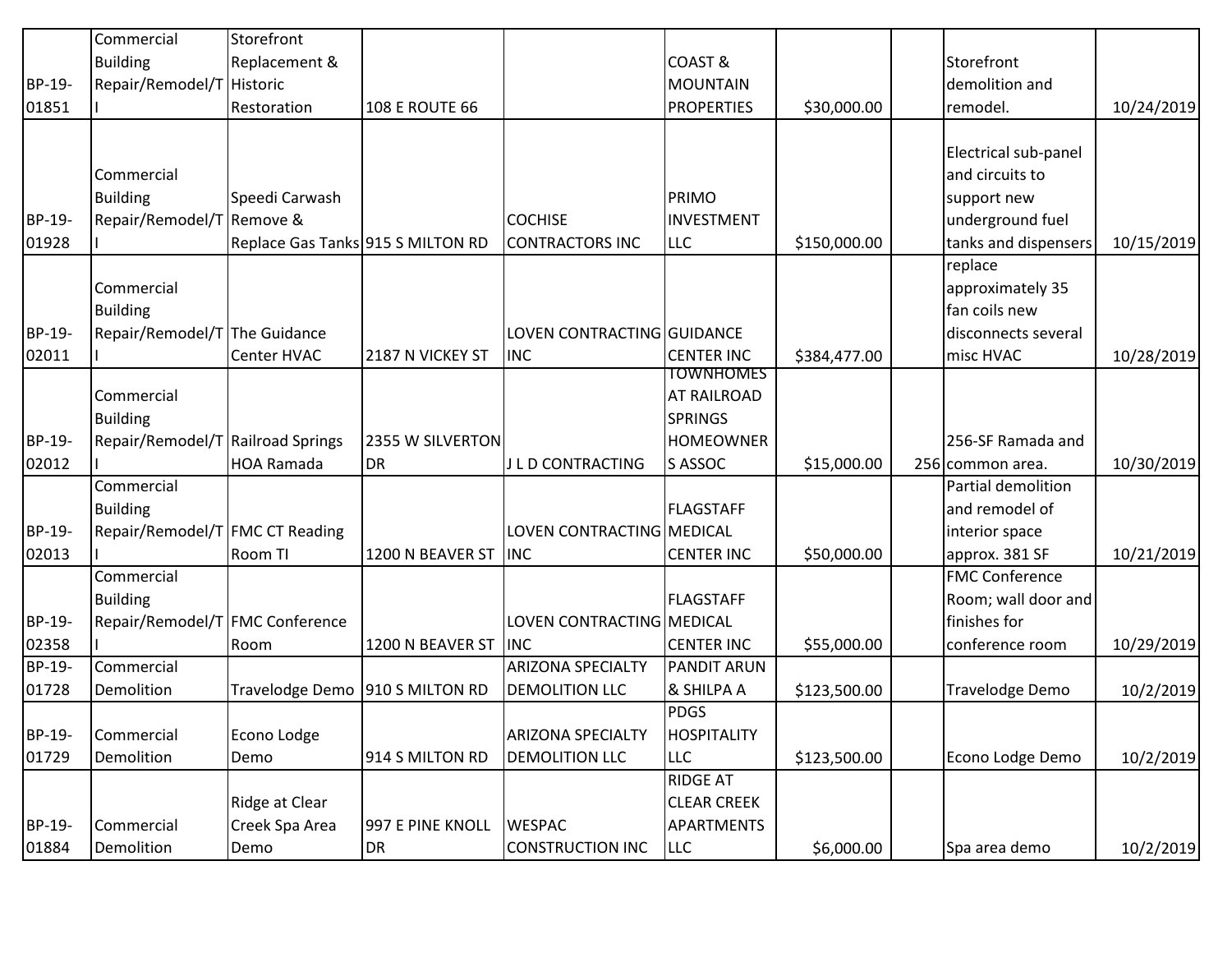|        |                                   |                         |                        |                              | <b>HARVEST</b>     |              |                                            |            |
|--------|-----------------------------------|-------------------------|------------------------|------------------------------|--------------------|--------------|--------------------------------------------|------------|
|        |                                   |                         |                        |                              | <b>CHRISTIAN</b>   |              |                                            |            |
| BP-19- | Commercial                        |                         |                        | LOVEN CONTRACTING FELLOWSHIP |                    |              |                                            |            |
| 02023  | Demolition                        | Flagstaff IT TI         | <b>2290 E ROUTE 66</b> | <b>INC</b>                   | <b>FLAGSTAFF</b>   | \$25,000.00  | <b>Interior Demo</b>                       | 10/8/2019  |
|        |                                   |                         |                        |                              |                    |              |                                            |            |
|        |                                   |                         |                        |                              |                    |              | Install factory-built                      |            |
|        |                                   |                         |                        |                              |                    |              | public restroom                            |            |
|        |                                   |                         |                        |                              |                    |              | building on                                |            |
|        |                                   |                         |                        |                              |                    |              | permanent                                  |            |
|        |                                   |                         |                        |                              |                    |              | foundation (see BP-                        |            |
|        |                                   |                         |                        |                              |                    |              | 19-01671 for                               |            |
|        |                                   |                         |                        |                              |                    |              | foundation permit).                        |            |
|        |                                   |                         |                        |                              |                    |              |                                            |            |
|        |                                   |                         |                        |                              |                    |              | 366 SF gross building                      |            |
|        |                                   | <b>COF Buffalo Park</b> |                        |                              |                    |              | area (249 SF building                      |            |
| BP-19- | Manufactured/Mo Restroom PZ-18-   |                         |                        |                              | <b>FLAGSTAFF</b>   |              | +117 SF covered                            |            |
| 02129  | bile/Modular                      | 00155                   | 2400 N GEMINI DR       |                              | <b>CITY OF</b>     | \$202,506.00 | porch/entry)                               | 10/21/2019 |
|        | Residential                       |                         |                        |                              | ABBOTT-            |              | 120-SF shed                                |            |
| BP-19- | <b>Building</b>                   |                         |                        |                              | <b>RHOTON</b>      |              | attached to ADU. Lot                       |            |
| 00596- | Repair/Remodel/A Attached Storage |                         |                        | <b>CAPSTONE HOMES</b>        | <b>INVESTMENTS</b> |              | is currently at 39%                        |            |
| 02     | ddition                           | Shed                    | 2877 W HARE DR         | <b>LLC</b>                   | <b>LLC</b>         | \$3,200.00   | coverage per                               | 10/11/2019 |
|        |                                   |                         |                        |                              |                    |              | Multi level                                |            |
|        |                                   |                         |                        |                              |                    |              | remodel/reconfigurati                      |            |
|        |                                   |                         |                        |                              |                    |              | on of floor plan: 1st                      |            |
|        |                                   |                         |                        |                              |                    |              | Floor: Relocate stair                      |            |
|        |                                   |                         |                        |                              |                    |              | case; Relocate bearing                     |            |
|        |                                   |                         |                        |                              |                    |              | wall between kitchen                       |            |
|        |                                   |                         |                        |                              |                    |              | and living room (install                   |            |
|        |                                   |                         |                        |                              |                    |              | beam and new                               |            |
|        |                                   |                         |                        |                              |                    |              | footings for point                         |            |
|        |                                   |                         |                        |                              |                    |              | loads); Remove pantry                      |            |
|        |                                   |                         |                        |                              |                    |              | and construct arched                       |            |
|        |                                   |                         |                        |                              |                    |              | opening; 294-SF New<br>Rear Covered Patio; |            |
|        |                                   |                         |                        |                              |                    |              |                                            |            |
|        |                                   |                         |                        |                              |                    |              | 2nd Floor: Expand<br>bedroom footprint     |            |
|        | Residential                       |                         |                        |                              |                    |              | over dining room to                        |            |
|        | <b>Building</b>                   |                         |                        |                              |                    |              | match lower level                          |            |
| BP-19- | Repair/Remodel/A                  |                         |                        |                              | <b>PRESTON</b>     |              | foundation footprint;                      |            |
| 00687  | ddition                           | Preston Addition        | <b>2505 N EDDY DR</b>  | OWNER BUILDER                | <b>STEVE</b>       | \$15,000.00  | 182 294-SF New Covered                     | 10/14/2019 |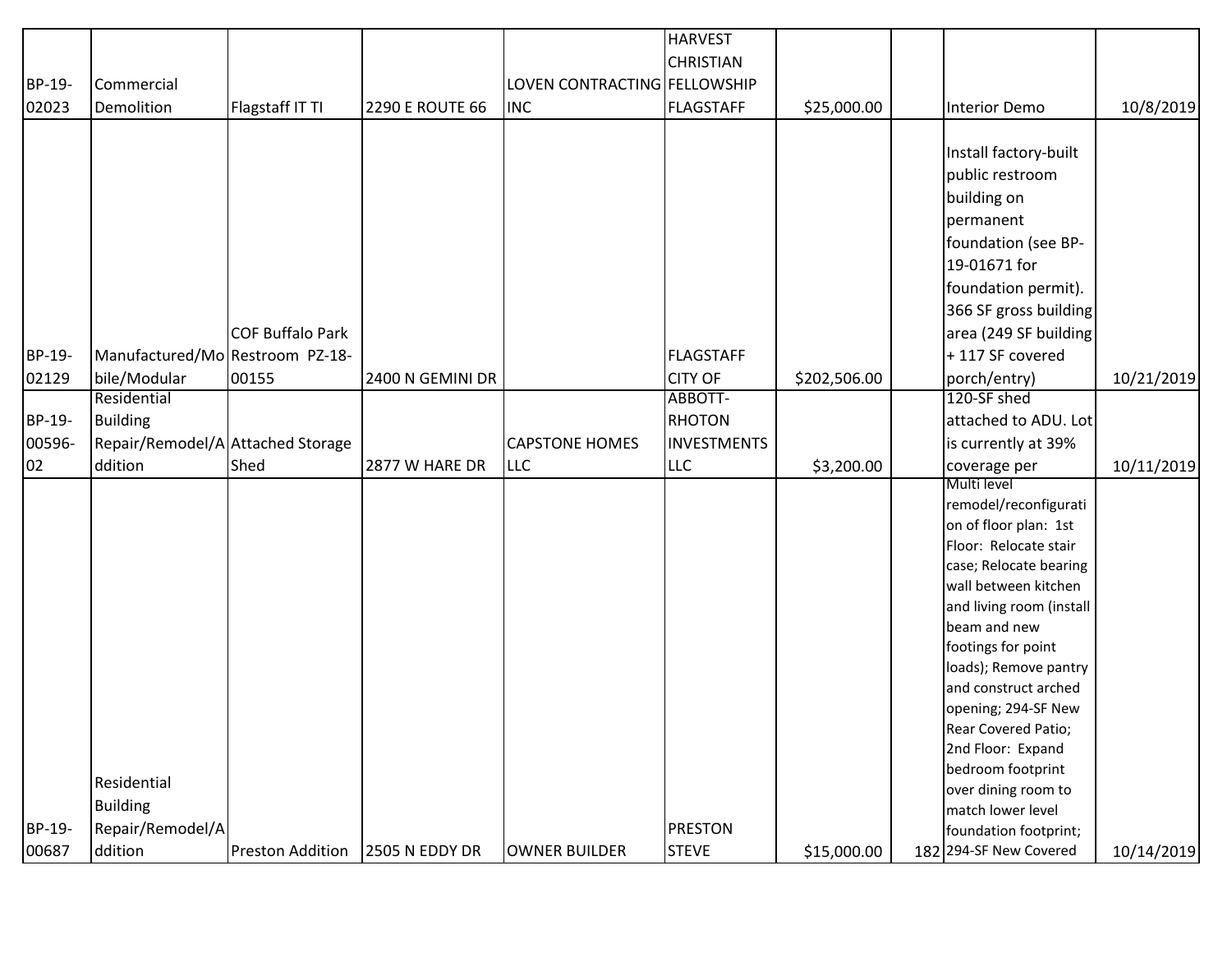|        | Residential                      |                        |                       |                                     |                         |             |                           |            |
|--------|----------------------------------|------------------------|-----------------------|-------------------------------------|-------------------------|-------------|---------------------------|------------|
| BP-19- | <b>Building</b>                  |                        |                       |                                     | <b>SIRES</b>            |             | Residential               |            |
| 01536  | Repair/Remodel/A Sires Remodel   |                        | <b>3029 N PARK DR</b> | <b>OWNER BUILDER</b>                | <b>CHRISTOPHER</b>      | \$10,000.00 | 152 Remodel/Addition.     | 10/28/2019 |
|        | Residential                      | <b>Altin Upstairs</b>  |                       |                                     |                         |             |                           |            |
| BP-19- | <b>Building</b>                  | Bathroom               | 3373 E ASCONA         | <b>TERRY J KATTAU</b>               |                         |             | 55-SF upstairs            |            |
| 01824  | Repair/Remodel/A Addition        |                        | <b>WAY</b>            | <b>CONSTRUCTION</b>                 | <b>ALTIN JOHN</b>       |             | bathroom addition         | 10/2/2019  |
|        | Residential                      |                        |                       |                                     | <b>HOWELL</b>           |             | <b>Remove Upstairs</b>    |            |
| BP-19- | <b>Building</b>                  | <b>Howell Exterior</b> | 6140 N HARVEST        |                                     | <b>BENJAMIN E &amp;</b> |             | window and replace        |            |
| 01870  | Repair/Remodel/A Stairs          |                        | <b>RD</b>             | <b>OWNER BUILDER</b>                | LAURA A                 | \$2,000.00  | with new door and         | 10/24/2019 |
|        | Residential                      | Garard Remove          |                       |                                     | <b>GARARD</b>           |             | <b>Remove existing</b>    |            |
| BP-19- | <b>Building</b>                  | Chimney/Roof           | 2229N                 | Vanderclip                          | <b>JESSICA &amp;</b>    |             | centrally located         |            |
| 01881  | Repair/Remodel/A Repair          |                        | <b>TALKINGTON DR</b>  | Construction                        | <b>PATRICK L</b>        | \$10,000.00 | chimney Install           | 10/7/2019  |
|        | Residential                      | Carport                |                       |                                     | <b>EDA</b>              |             |                           |            |
| BP-19- | <b>Building</b>                  | Conversion to          | 905 N SAN             | Dark Sky Construction INVESTMENTS   |                         |             | <b>Carport Conversion</b> |            |
| 01886  | Repair/Remodel/A Garage          |                        | <b>FRANCISCO ST</b>   | and Remodeling                      | <b>LLC</b>              | \$15,000.00 | to Garage                 | 10/3/2019  |
|        | Residential                      | Carport                |                       |                                     | <b>EDA</b>              |             |                           |            |
| BP-19- | <b>Building</b>                  | Conversion to          | 903 N SAN             | Dark Sky Construction INVESTMENTS   |                         |             | <b>Carport Conversion</b> |            |
| 01887  | Repair/Remodel/A Garage          |                        | <b>FRANCISCO ST</b>   | and Remodeling                      | <b>LLC</b>              | \$3,250.00  | to Garage                 | 10/3/2019  |
|        | Residential                      | Carport                |                       |                                     | <b>EDA</b>              |             |                           |            |
| BP-19- | <b>Building</b>                  | Conversion to          | 907 N SAN             | Dark Sky Construction INVESTMENTS   |                         |             | <b>Carport Conversion</b> |            |
| 01888  | Repair/Remodel/A Garage          |                        | <b>FRANCISCO ST</b>   | and Remodeling                      | <b>LLC</b>              | \$15,000.00 | to Garage                 | 10/3/2019  |
|        | Residential                      | Carport                |                       |                                     | <b>EDA</b>              |             |                           |            |
| BP-19- | <b>Building</b>                  | Conversion to          | 909 N SAN             | Dark Sky Construction   INVESTMENTS |                         |             | <b>Carport Conversion</b> |            |
| 01889  | Repair/Remodel/A Garage          |                        | <b>FRANCISCO ST</b>   | and Remodeling                      | <b>LLC</b>              | \$3,250.00  | to Garage                 | 10/3/2019  |
|        | Residential                      |                        |                       |                                     |                         |             |                           |            |
|        | <b>Building</b>                  |                        |                       |                                     | MCMULLIN-               |             |                           |            |
| BP-19- | Repair/Remodel/A McMullin/Weekly |                        |                       | <b>BARDEN HOME</b>                  | <b>WEEKLEY</b>          |             | 286-SF Covered            |            |
| 01906  | ddition                          | Porch Cover            | 6020 E TALOR DR       | <b>BUILDERS LLC</b>                 | <b>FAMILY TRUST</b>     | \$30,000.00 | Porch.                    | 10/28/2019 |
|        | Residential                      |                        |                       |                                     |                         |             |                           |            |
| BP-19- | <b>Building</b>                  |                        | 5995 N BROKEN         | <b>COONEY CARPENTRY</b>             |                         |             | New 243-SF second         |            |
| 01940  | Repair/Remodel/A Ellis Deck      |                        | <b>ARROW RD</b>       | <b>INC</b>                          | <b>ELLIS SHERRY</b>     | \$10,000.00 | level deck                | 10/17/2019 |
|        | Residential                      |                        |                       |                                     | <b>BUCHANAN</b>         |             | Replace existing          |            |
| BP-19- | <b>Building</b>                  |                        | 2414 N FREMONT        |                                     | <b>BRENDAN &amp;</b>    |             | deck framing surface      |            |
| 01954  | Repair/Remodel/A Buchanan Deck   |                        | <b>BLVD</b>           | <b>OWNER BUILDER</b>                | <b>TRACIK</b>           | \$3,000.00  | and railing               | 10/8/2019  |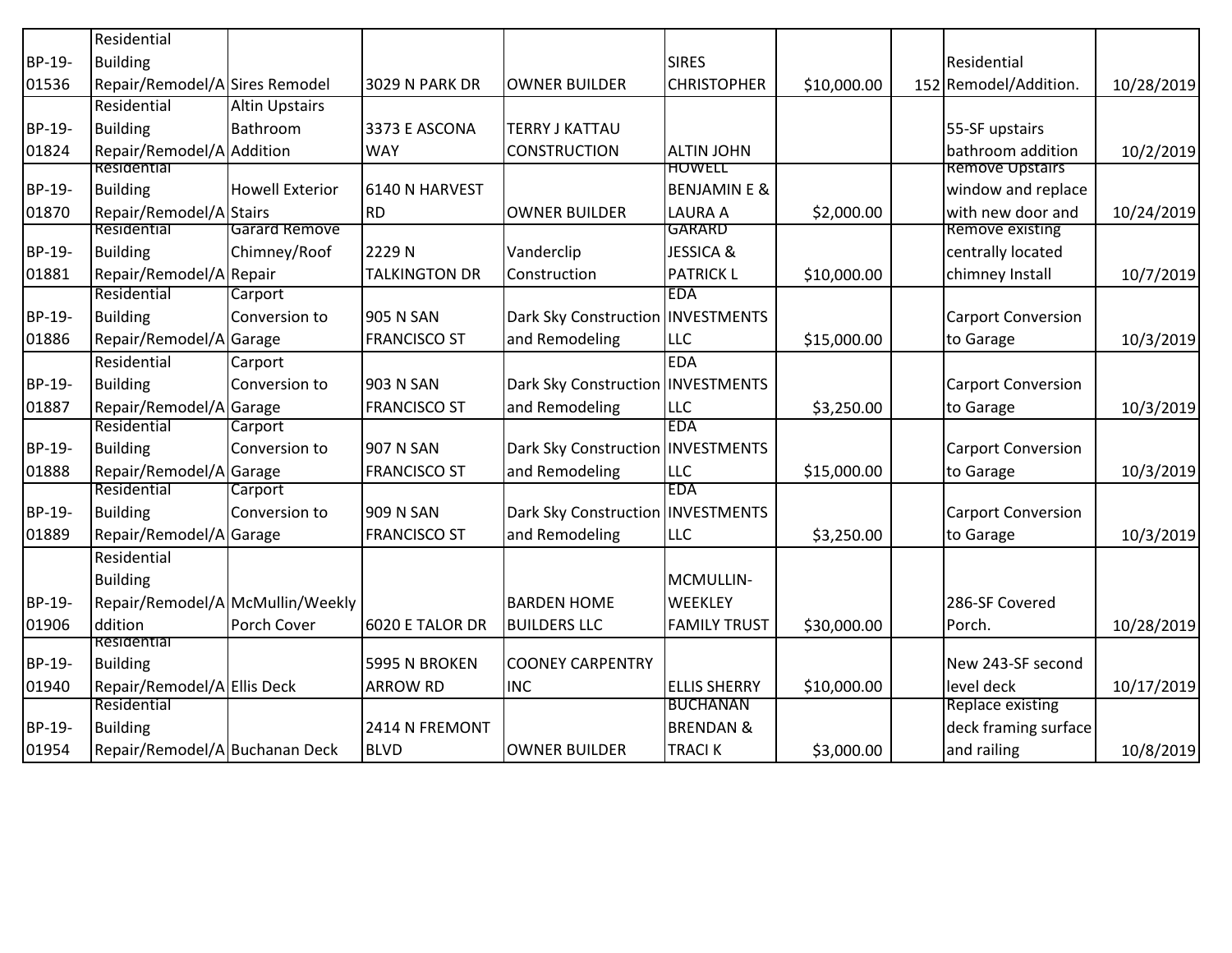|               |                                                |                 |                                                   |                                 |                         |             | Remodel<br>approximately 150- |            |
|---------------|------------------------------------------------|-----------------|---------------------------------------------------|---------------------------------|-------------------------|-------------|-------------------------------|------------|
|               |                                                |                 |                                                   |                                 |                         |             | SF kitchen remove             |            |
|               | Residential                                    |                 |                                                   |                                 |                         |             | bearing wall and              |            |
|               | <b>Building</b>                                |                 |                                                   |                                 |                         |             | replace with new              |            |
| BP-19-        | Repair/Remodel/A Albert Kitchen                |                 | 2238 E HEMBERG                                    | <b>T3 CONSTRUCTION</b>          | <b>ALBERT JOHN</b>      |             | beam post and point           |            |
| 01956         | ddition                                        | Remodel         | <b>DR</b>                                         | LLC                             | F                       | \$40,000.00 | load spread footing.          | 10/8/2019  |
|               | Residential                                    |                 |                                                   |                                 |                         |             |                               |            |
|               | <b>Building</b>                                |                 |                                                   |                                 | <b>BUCKINGHAM</b>       |             |                               |            |
| BP-19-        |                                                |                 | Repair/Remodel/A Buckingham Deck 3000 W FOOTHILLS |                                 | <b>FAMILY TRUST</b>     |             |                               |            |
| 02030         | ddition                                        | Repair          | <b>WAY</b>                                        | <b>OWNER BUILDER</b>            | DTD 11-04-96            | \$25,000.00 | Deck replacement.             | 10/9/2019  |
|               | Residential                                    |                 |                                                   |                                 | <b>SCANDURA</b>         |             |                               |            |
|               | <b>Building</b>                                |                 |                                                   |                                 | PHILIP                  |             |                               |            |
| BP-19-        | Repair/Remodel/A Scandura-Dormer 4853 S BRIGHT |                 |                                                   |                                 | <b>ANTHONY JR &amp;</b> |             | Relocate stairs and           |            |
| 02033         | ddition                                        | and Stairs      | <b>ANGEL TRL</b>                                  | <b>OWNER BUILDER</b>            | LORI ANN                | \$30,000.00 | extend dormer                 | 10/24/2019 |
|               | Residential                                    |                 |                                                   |                                 |                         |             |                               |            |
|               | <b>Building</b>                                |                 |                                                   |                                 |                         |             |                               |            |
| BP-19-        | Repair/Remodel/A                               |                 | 1450 W KAIBAB LN                                  |                                 | WESTGLEN                |             |                               |            |
| 02095         | ddition                                        | Orquiz Remodel  | <b>UNIT 188</b>                                   | <b>OWNER BUILDER</b>            | <b>MHP LLC</b>          | \$5,000.00  | Interior remodel.             | 10/16/2019 |
|               |                                                | O'Leary Street  |                                                   |                                 |                         |             |                               |            |
| BP-19-        | Residential                                    | Duplex-Demo PZ- |                                                   | <b>EARTH PRO</b>                | <b>ROCKJUNIPER</b>      |             | Demo existing                 |            |
| 00676         | Demolition                                     | 19-00036-01     | 301 S O'LEARY ST                                  | <b>EXCAVATING</b>               | <b>HOLDINGS LLC</b>     | \$8,000.00  | duplex.                       | 10/28/2019 |
|               |                                                |                 |                                                   |                                 | <b>PARADISE</b>         |             |                               |            |
|               |                                                |                 |                                                   |                                 | <b>PROPERTIES</b>       |             |                               |            |
| BP-19-        | Residential                                    |                 |                                                   | <b>S R OVERTON</b>              | OF NORTHERN             |             |                               |            |
| 01746         | Demolition                                     | Demo SFR        | 3010 N ROSE ST                                    | <b>CONSTRUCTION</b>             | ARIZONA LLC             | \$8,000.00  | SFD demo.                     | 10/8/2019  |
| <b>BP-19-</b> | Residential                                    |                 | 216 W GOLD RUSH                                   |                                 |                         |             |                               |            |
| 01926         | Photovoltaic                                   | Ye Solar        | <b>TRL</b>                                        | POSITIVE SOLAR LLC              | <b>CHEN YE</b>          | \$7,555.00  | Roof mounted PV.              | 10/18/2019 |
|               |                                                |                 |                                                   |                                 |                         |             |                               |            |
| BP-19-        | Residential                                    |                 | 3308 S HILLARY                                    |                                 | <b>MOKELKE ERIC</b>     |             | Roof mounted PV               |            |
| 02218         | Photovoltaic                                   | Mokelke Solar   | <b>WAY</b>                                        | Rooftop Solar LLC               | A & EMILY K             | \$23,787.00 | system.                       | 10/18/2019 |
| BP-19-        | Residential                                    |                 | 796 N CANYON                                      | <b>Green Earth Energy &amp;</b> | <b>EICKHOFF</b>         |             |                               |            |
| 02230         | Photovoltaic                                   | Eichoff Solar   | <b>TERRACE DR</b>                                 | Environmental Inc.              | <b>CHAD</b>             | \$22,094.00 | Roof-Mounted PV.              | 10/21/2019 |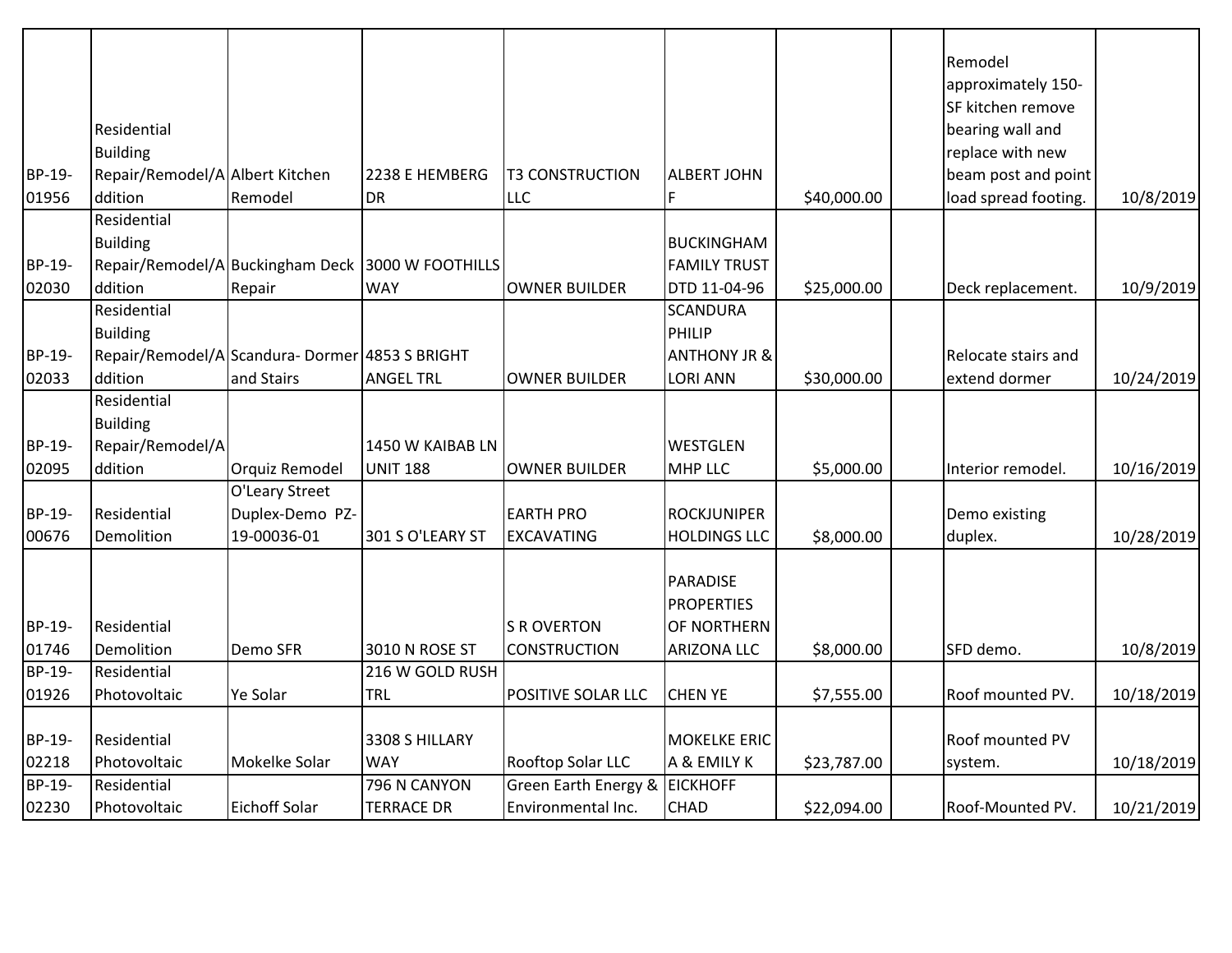|        |                           |                          |                            |                       | <b>HOUSING</b>      |              |                         |            |
|--------|---------------------------|--------------------------|----------------------------|-----------------------|---------------------|--------------|-------------------------|------------|
|        |                           |                          |                            | Southface Energy LLC  | <b>SOLUTIONS OF</b> |              |                         |            |
| BP-19- | Residential               | <b>Housing Solutions</b> |                            | Dba Southface Solar   | <b>NORTHERN</b>     |              |                         |            |
| 02266  | Photovoltaic              | Solar                    | 1725 N FIRST ST            | & Electri             | <b>ARIZONA INC</b>  | \$8,500.00   | <b>Roof mounted PV</b>  | 10/30/2019 |
|        |                           |                          |                            |                       |                     |              | 4.55 kw roof            |            |
| BP-19- | Residential               | Potochnik                |                            |                       | <b>POTOCHNIK</b>    |              | mounted PV solar        |            |
| 02278  | Photovoltaic              | Rooftop Solar            | 18 E JUNIPER AVE           | Rooftop Solar LLC     | <b>ANDRE R</b>      | \$16,650.00  | system                  | 10/30/2019 |
|        |                           | Thompson Roof-           |                            |                       |                     |              |                         |            |
| BP-19- | Residential               | Mounted Grid-            | 4730 E HALFMOON PROMETHEUS |                       | <b>THOMPSON</b>     |              | Roof-mounted PV         |            |
| 02317  | Photovoltaic              | Interactive Solar        | <b>DR</b>                  | <b>RENEWABLES INC</b> | <b>RENEE</b>        | \$43,920.00  | with SES.               | 10/31/2019 |
|        |                           |                          |                            |                       |                     |              | <b>Single Family</b>    |            |
|        |                           |                          |                            |                       |                     |              | Attached - 1534 SF      |            |
|        |                           |                          |                            |                       |                     |              | livable/conditioned     |            |
|        |                           | Miramonte                |                            |                       |                     |              | 3 bedroom 2 bath        |            |
|        |                           | Presidio In The          |                            |                       |                     |              | 450 SF garage 150 SF    |            |
| BP-19- | <b>Residential Single</b> | Pines Lot 71E            | 2449 W MISSION             | <b>MIRAMONTE</b>      | <b>MIRAMONTE</b>    |              | covered                 |            |
| 01650  | <b>Family Attached</b>    | Model 1534               | <b>TIMBER CIR</b>          | <b>ARIZONA LLC</b>    | <b>PRESIDIO LLC</b> | \$94,200.00  | 1534 porch/patio.       | 10/7/2019  |
|        |                           |                          |                            |                       |                     |              | New Two-Family          |            |
|        |                           |                          |                            |                       |                     |              | Dwelling: Dwelling      |            |
|        |                           |                          |                            |                       |                     |              | 1: 3-BR; 2-BA;          |            |
|        |                           | <b>West Street</b>       |                            |                       | KIDZ                |              | 1171.5-SF livable; 92-  |            |
| BP-19- | <b>Residential Single</b> | Duplex PZ-19-            |                            |                       | <b>INVESTMENTS</b>  |              | SF total uncovered      |            |
| 01760  | <b>Family Attached</b>    | 00041-01                 | 1820 N WEST ST             | PC Diversified Inc.   | <b>LLC</b>          | \$350,000.00 | $1172$ porch.           | 10/23/2019 |
|        |                           |                          |                            |                       |                     |              | New Two-Family          |            |
|        |                           |                          |                            |                       |                     |              | Dwelling: Dwelling      |            |
|        |                           |                          |                            |                       |                     |              | 2: 3-BR; 2-BA;          |            |
| BP-19- |                           |                          |                            |                       | <b>KIDZ</b>         |              | 1171.5-SF livable; 92-  |            |
| 01760- | <b>Residential Single</b> | <b>West Street</b>       |                            |                       | <b>INVESTMENTS</b>  |              | SF total uncovered      |            |
| 01     | <b>Family Attached</b>    | <b>Duplex</b>            | 1820 N WEST ST             | PC Diversified Inc.   | LLC                 | \$350,000.00 | $1172$ porch.           | 10/23/2019 |
|        |                           |                          |                            |                       |                     |              |                         |            |
|        |                           |                          |                            |                       |                     |              | 1-story 1256 sf.        |            |
|        |                           |                          |                            |                       |                     |              | livable 2 bed 2 bath    |            |
|        |                           |                          |                            |                       |                     |              | attached SFD. 2-car     |            |
|        |                           |                          |                            |                       |                     |              | 444 sf. garage.         |            |
|        |                           | 862Miramonte             |                            |                       |                     |              | Covered porch/patio     |            |
| BP-19- | <b>Residential Single</b> | Presidio Lot 15          | 2560 W JOSSELYN            | <b>MIRAMONTE</b>      | <b>MIRAMONTE</b>    |              | 101 sf. uncovered       |            |
| 01944  | <b>Family Attached</b>    | Model 1256               | DR                         | <b>ARIZONA LLC</b>    | PRESIDIO LLC        | \$94,200.00  | 1256 porch/patio 86 sf. | 10/14/2019 |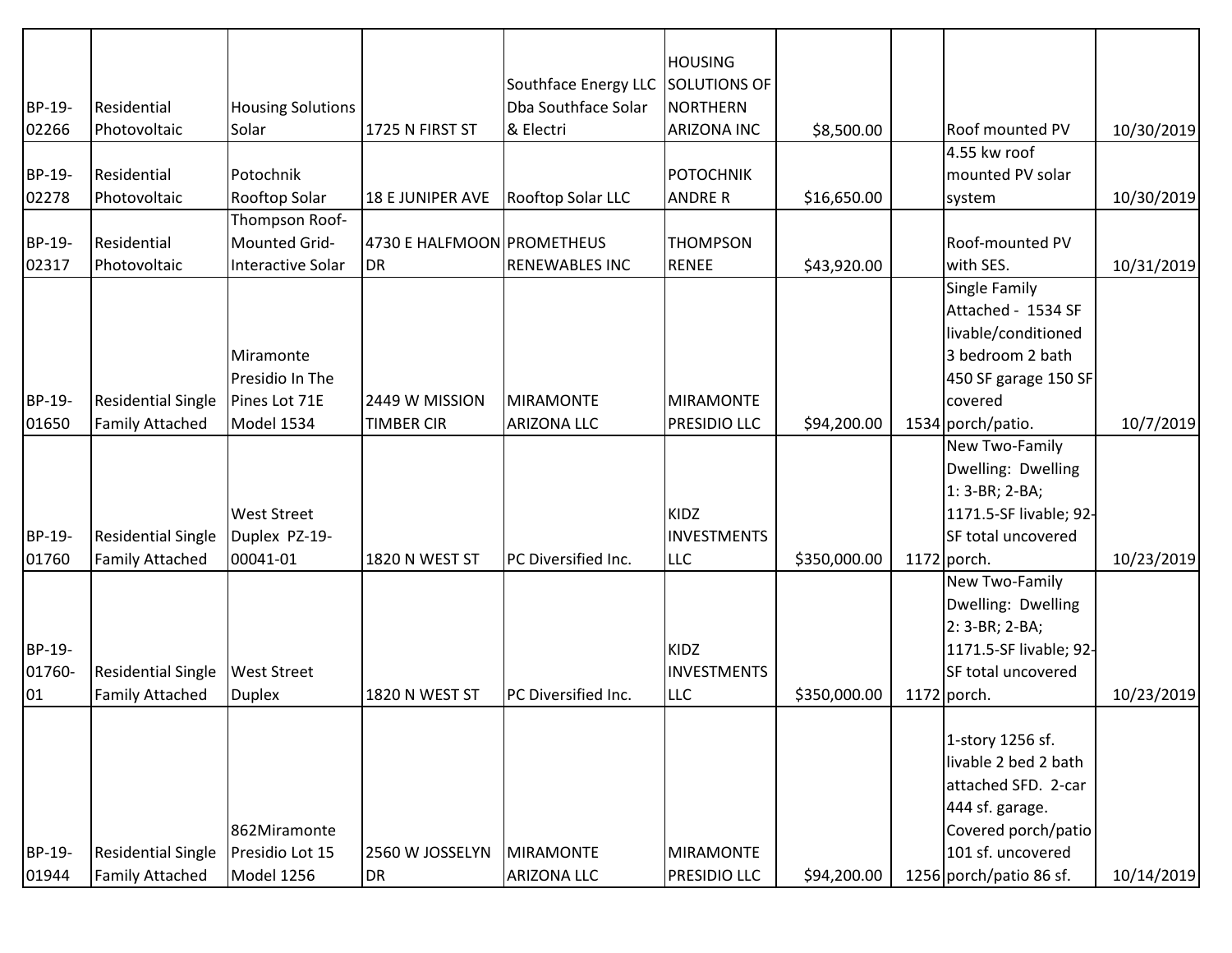|        |                           |                              |                         |                      |                     |              | New attached SFD:         |            |
|--------|---------------------------|------------------------------|-------------------------|----------------------|---------------------|--------------|---------------------------|------------|
|        |                           |                              |                         |                      |                     |              | Model Plan 1715 - 2-      |            |
|        |                           |                              |                         |                      |                     |              | story 1715 SF             |            |
|        |                           |                              |                         |                      |                     |              | livable/conditioned       |            |
|        |                           | Miramonte                    |                         |                      |                     |              | 3 BR 2.5 BA 2-car         |            |
| BP-19- | <b>Residential Single</b> | Presidio Lot 16              | 2562 W JOSSELYN         | <b>MIRAMONTE</b>     | <b>MIRAMONTE</b>    |              | garage 447 covered        |            |
| 01945  | <b>Family Attached</b>    | <b>Model 1715</b>            | <b>DR</b>               | <b>ARIZONA LLC</b>   | PRESIDIO LLC        | \$128,625.00 | 1715 porch/patios 160 SF  | 10/14/2019 |
|        |                           |                              |                         |                      |                     |              |                           |            |
|        |                           |                              |                         |                      |                     |              | SFD-Attached 2-           |            |
|        |                           |                              |                         |                      |                     |              | story 3 bedroom 2.5       |            |
|        |                           |                              |                         |                      |                     |              | bath. Livable 2215        |            |
|        |                           |                              |                         |                      |                     |              | SF2 car Garage 479        |            |
|        |                           | Miramonte                    |                         |                      |                     |              | <b>SF Covered</b>         |            |
| BP-19- | <b>Residential Single</b> | Presidio Lot 37              | 2858 W PRESIDIO         | <b>MIRAMONTE</b>     | <b>MIRAMONTE</b>    |              | porch/patio 165 SF        |            |
| 02054  | <b>Family Attached</b>    | Model #2215                  | <b>DR</b>               | <b>ARIZONA LLC</b>   | PRESIDIO LLC        | \$166,125.00 | 2215 Covered patio 53 SF. | 10/11/2019 |
| BP-19- | <b>Residential Single</b> | Green Residence              | <b>1775 N KITTREDGE</b> | <b>DREAM CATCHER</b> | <b>BOYER-DAVIS</b>  |              | <b>New Single Family</b>  |            |
| 01571  | <b>Family Detached</b>    | PZ-19-00131                  | <b>RD</b>               | <b>BUILDERS INC</b>  | <b>FAMILY TRUST</b> | \$400,000.00 | 2750 Dwelling: 3-BR; 3-   | 10/10/2019 |
|        |                           |                              |                         |                      | CRADDOCK            |              | <b>Single Family</b>      |            |
|        |                           | RockJuniper SFH              |                         |                      | <b>REVOCABLE</b>    |              | Dwelling: 1521-SF         |            |
| BP-19- | <b>Residential Single</b> | Presidio in the              |                         | <b>EARTH PRO</b>     | TRUST U/A           |              | Livable; 482-SF 2-car     |            |
| 01601  | <b>Family Detached</b>    | Pines-Lot 19C                | 2382 W CJ DR            | <b>EXCAVATING</b>    | DTD 8-26-10         | \$150,000.00 | 1521 garage; $92-SF$      | 10/1/2019  |
|        |                           |                              |                         |                      |                     |              | New single family         |            |
|        |                           |                              |                         |                      |                     |              | dwelling: 1260-SF         |            |
|        |                           |                              |                         |                      |                     |              | livable (840-SF lower     |            |
|        |                           |                              |                         |                      |                     |              | level; 420-SF upper       |            |
|        |                           |                              |                         |                      |                     |              | level); 1560-SF           |            |
|        |                           |                              |                         |                      |                     |              | garage (2x 2-car          |            |
|        |                           |                              |                         |                      |                     |              | garages 780-SF            |            |
| BP-19- | <b>Residential Single</b> | Gentry SFR PZ-19-6825 N RAIN |                         |                      | <b>GENTRY</b>       |              | each); 261-SF             |            |
| 01643  | <b>Family Detached</b>    | 00034                        | <b>VALLEY RD</b>        | <b>OWNER BUILDER</b> | <b>JEFFORY C</b>    | \$70,000.00  | 1260 Covered Porch.       | 10/31/2019 |
|        |                           |                              |                         |                      |                     |              | New Single Family         |            |
|        |                           |                              |                         |                      |                     |              | Dwelling: 3-BR; 2.5-      |            |
|        |                           |                              |                         |                      |                     |              | BA; 2-Story; 713-SF       |            |
| BP-19- | <b>Residential Single</b> | Grindstone                   | 5130 E                  | <b>GRINDSTONE</b>    | <b>GRINDSTONE</b>   |              | Upper Level; 1777-        |            |
| 01820  | <b>Family Detached</b>    | <b>Builders SFR</b>          | <b>HAWTHORNE DR</b>     | <b>BUILDERS INC</b>  | <b>BUILDER INC</b>  | \$300,000.00 | 2490 Main Floor; 2490-SF  | 10/24/2019 |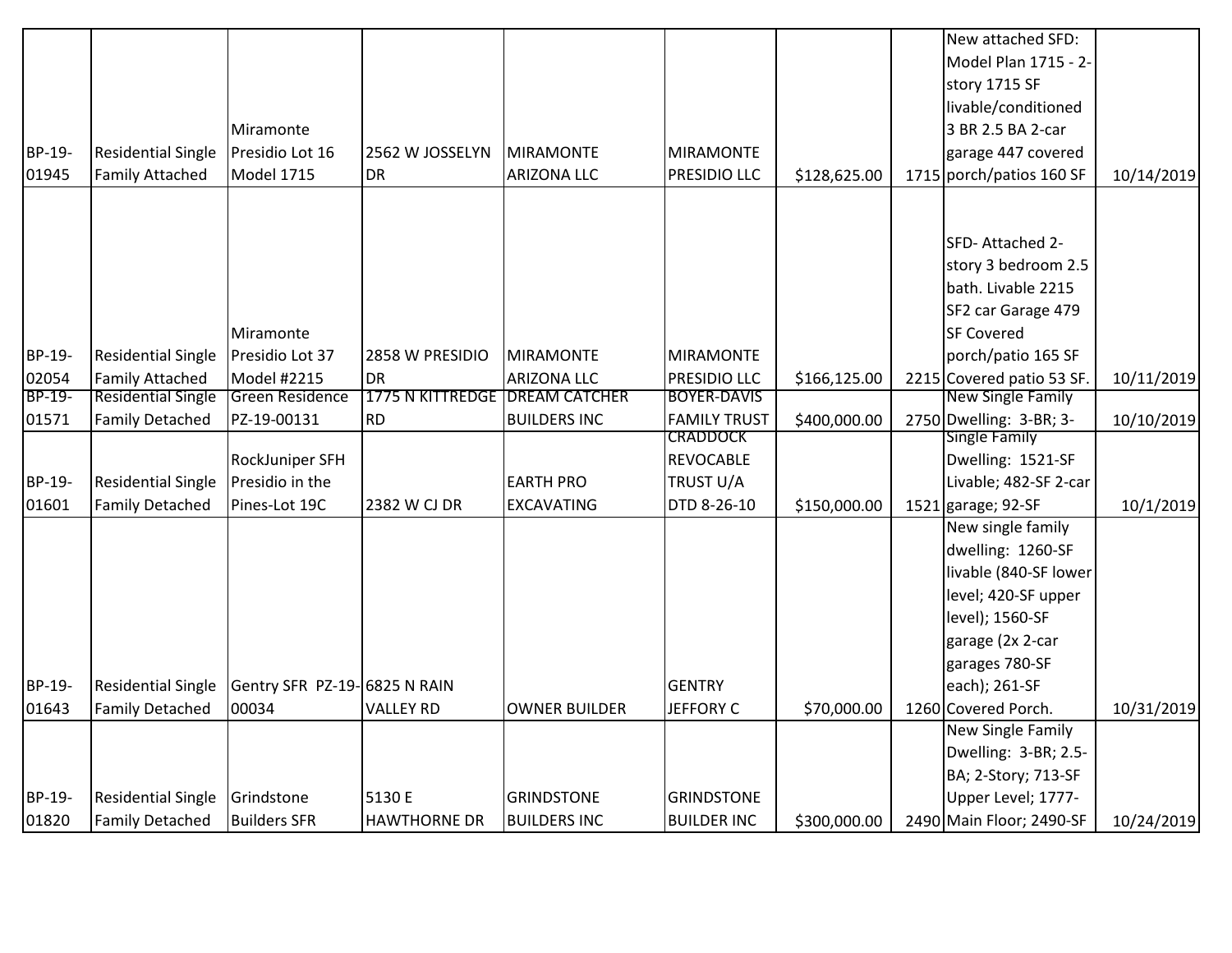|        |                           |                         |                     |                       |                     |              | Single Family           |            |
|--------|---------------------------|-------------------------|---------------------|-----------------------|---------------------|--------------|-------------------------|------------|
|        |                           |                         |                     |                       |                     |              | Dwelling: 3-BR; 2.5-    |            |
|        |                           |                         |                     |                       |                     |              | BA; 2-Story; 717-SF     |            |
|        |                           |                         |                     |                       |                     |              | Main Level; 814-        |            |
|        |                           |                         |                     |                       |                     |              | Upper Level; 1531-      |            |
|        |                           |                         |                     |                       |                     |              | SF Total Livable; 429-  |            |
|        |                           |                         |                     |                       |                     |              | SF 2-Car Garage; 198-   |            |
| BP-19- | <b>Residential Single</b> |                         | 2253 W MISSION      | <b>EARTH PRO</b>      |                     |              | SF usable attic; 84-    |            |
| 01844  | <b>Family Detached</b>    | <b>Axxo SFR</b>         | <b>TIMBER CIR</b>   | <b>EXCAVATING</b>     | <b>AXXO LLC</b>     | \$150,000.00 | 1531 SF Covered Patio.  | 10/1/2019  |
|        |                           |                         |                     |                       | PIONEER TITLE       |              | SFD 1-Story 1569 SF     |            |
|        |                           | Abbott Rhoton           |                     |                       | <b>AGENCY INC</b>   |              | livable .3 Bedroom 2    |            |
| BP-19- | <b>Residential Single</b> | Crestview Lot 26        |                     | <b>CAPSTONE HOMES</b> | <b>TRUST</b>        |              | Bath 474 sf.2 Car       |            |
| 01907  | <b>Family Detached</b>    | Model CV 1569           | 2865 W ALAMO DR LLC |                       | 90300329            | \$144,000.00 | 1569 Garage. Covered    | 10/2/2019  |
|        |                           |                         |                     |                       |                     |              |                         |            |
|        |                           |                         |                     |                       |                     |              | 1-story 1256 sf.        |            |
|        |                           |                         |                     |                       |                     |              | livable 2 bed 2 bath    |            |
|        |                           |                         |                     |                       |                     |              | attached SFD. 2-car     |            |
|        |                           |                         |                     |                       |                     |              | 444 sf. garage.         |            |
|        |                           | Miramonte               |                     |                       |                     |              | Covered porch/patio     |            |
| BP-19- | <b>Residential Single</b> | Presidio Lot 38         | 2856 W PRESIDIO     | <b>MIRAMONTE</b>      | <b>MIRAMONTE</b>    |              | 101 sf. uncovered       |            |
| 02055  | <b>Family Detached</b>    | Model #1256             | DR                  | <b>ARIZONA LLC</b>    | PRESIDIO LLC        | \$94,200.00  | 1256 porch/patio 86 sf. | 10/11/2019 |
|        |                           |                         |                     |                       | <b>SCULLY &amp;</b> |              | Construct 1,962         |            |
| BP-19- | <b>Residential Single</b> |                         | 823 W GRAND         |                       | <b>SONS LIVING</b>  |              | Single Family           |            |
| 02074  | <b>Family Detached</b>    | <b>Scully SFR</b>       | <b>CANYON AVE</b>   | <b>OWNER BUILDER</b>  | <b>TRUST</b>        | \$200,000.00 | Residence               | 10/8/2019  |
|        |                           |                         |                     |                       | <b>ABBOTT</b>       |              | livable 4 Bedroom       |            |
|        |                           | Capstone                |                     |                       | <b>RHOTON</b>       |              | 2.5 Bathroom with a     |            |
| BP-19- | <b>Residential Single</b> | <b>Crestview Lot 29</b> |                     | <b>CAPSTONE HOMES</b> | <b>INVESTMENTS</b>  |              | 2 car garage 5'         |            |
| 02087  | <b>Family Detached</b>    | Model CV2400            | 2841 W ALAMO DR LLC |                       | LLC                 | \$144,000.00 | 2393 "bumpout" 616 SF.  | 10/15/2019 |
|        |                           |                         |                     |                       | <b>ABBOTT</b>       |              | Single family           |            |
|        |                           | Capstone                |                     |                       | <b>RHOTON</b>       |              | dwelling: - 1-Story -   |            |
| BP-19- | <b>Residential Single</b> | <b>Crestview Lot 34</b> |                     | <b>CAPSTONE HOMES</b> | <b>INVESTMENTS</b>  |              | 1701-SF Livable - 3-    |            |
| 02088  | <b>Family Detached</b>    | Model CV1701            | 2801 W ALAMO DR LLC |                       | <b>LLC</b>          | \$102,060.00 | 1701 BR; 2BA - 558-SF   | 10/15/2019 |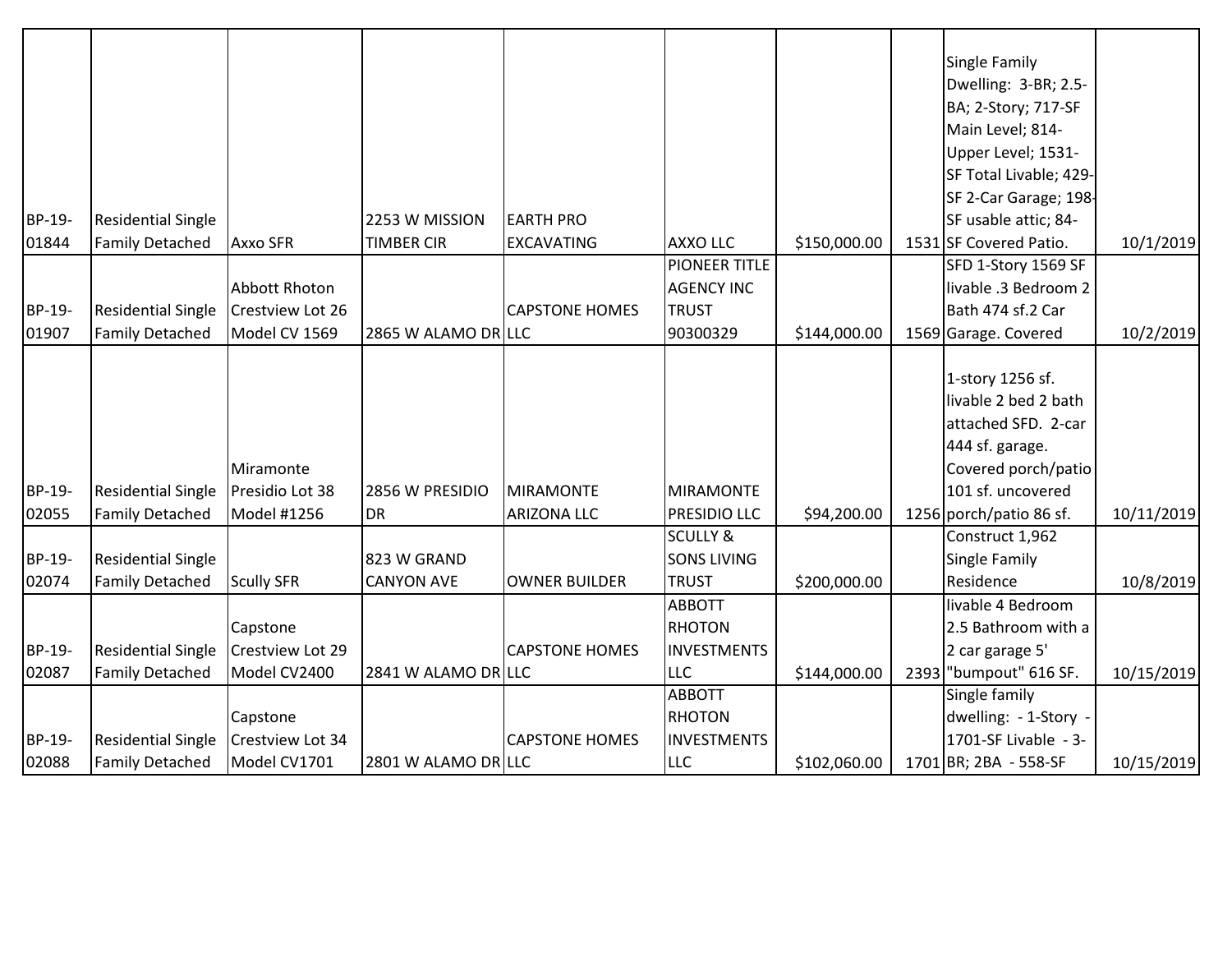| BP-19-<br>02167 | <b>Residential Single</b><br><b>Family Detached</b> | Capstone<br>Crestview Lot 64<br>Model CV2400 | 2776 W WINDTREE CAPSTONE HOMES<br><b>DR</b>      | <b>LLC</b>            | PIONEER TITLE<br><b>AGENCY INC</b><br><b>TRUST</b><br>90300329 | \$105,978.00 |            | 2-Story 2393 SF.<br>livable 4 Bedroom<br>2.5 Bathroom with a<br>5?garage option 616<br>SF2 car garage.<br>Covered porch/patio<br>140 Sf. Uncovered<br>2393 porch/patio 48 SF. | 10/25/2019 |
|-----------------|-----------------------------------------------------|----------------------------------------------|--------------------------------------------------|-----------------------|----------------------------------------------------------------|--------------|------------|-------------------------------------------------------------------------------------------------------------------------------------------------------------------------------|------------|
|                 |                                                     |                                              |                                                  |                       |                                                                |              |            | New SFD. 1- story 3                                                                                                                                                           |            |
|                 |                                                     |                                              |                                                  |                       |                                                                |              |            | bedroom 2                                                                                                                                                                     |            |
|                 |                                                     |                                              |                                                  |                       |                                                                |              |            | bathroom 2 car                                                                                                                                                                |            |
|                 |                                                     |                                              |                                                  |                       |                                                                |              |            | garage.1424 sf.                                                                                                                                                               |            |
|                 |                                                     |                                              |                                                  |                       |                                                                |              |            | livable. 191 sf.                                                                                                                                                              |            |
|                 |                                                     |                                              |                                                  |                       |                                                                |              |            | covered porch/patio                                                                                                                                                           |            |
|                 |                                                     | 10/09/19                                     |                                                  |                       | PIONEER TITLE                                                  |              |            | 48 SF. uncovered                                                                                                                                                              |            |
|                 |                                                     | Crestview Lot 49                             |                                                  |                       | <b>AGENCY INC</b>                                              |              |            | porch/patio 15'                                                                                                                                                               |            |
| BP-19-          | <b>Residential Single</b>                           | Model Plan                                   | 2745 W WINDTREE CAPSTONE HOMES                   |                       | <b>TRUST</b>                                                   |              |            | garage option 784                                                                                                                                                             |            |
| 02184           | <b>Family Detached</b>                              | CV1424                                       | <b>DR</b>                                        | <b>LLC</b>            | 90300329                                                       | \$85,440.00  | $1424$ sf. |                                                                                                                                                                               | 10/28/2019 |
|                 |                                                     |                                              |                                                  |                       |                                                                |              |            |                                                                                                                                                                               |            |
|                 |                                                     |                                              |                                                  |                       |                                                                |              |            | New 2- story                                                                                                                                                                  |            |
|                 |                                                     |                                              |                                                  |                       |                                                                |              |            | Detached SFD 4-BR;<br>3.5-BA; garage with                                                                                                                                     |            |
|                 |                                                     |                                              |                                                  |                       |                                                                |              |            | 10'6" extension 661                                                                                                                                                           |            |
|                 |                                                     |                                              |                                                  |                       |                                                                |              |            | SF total.; 2090-SF                                                                                                                                                            |            |
|                 |                                                     |                                              |                                                  |                       |                                                                |              |            | Livable (1318-SF                                                                                                                                                              |            |
|                 |                                                     |                                              |                                                  |                       |                                                                |              |            | Main Floor; 772-SF                                                                                                                                                            |            |
|                 |                                                     |                                              |                                                  |                       |                                                                |              |            | Second Floor); 186-                                                                                                                                                           |            |
|                 |                                                     |                                              |                                                  |                       |                                                                |              |            | <b>SF Covered Front</b>                                                                                                                                                       |            |
|                 |                                                     |                                              |                                                  |                       |                                                                |              |            | Porch; 84-SF                                                                                                                                                                  |            |
|                 |                                                     |                                              |                                                  |                       | PIONEER TITLE                                                  |              |            | Uncovered Patio.                                                                                                                                                              |            |
|                 |                                                     | <b>Crestview Lot</b>                         |                                                  |                       | <b>AGENCY INC</b>                                              |              |            | Bonus room adds                                                                                                                                                               |            |
| BP-19-          | <b>Residential Single</b>                           | Number 70 Model                              |                                                  | <b>CAPSTONE HOMES</b> | <b>TRUST</b>                                                   |              |            | 300 SF                                                                                                                                                                        |            |
| 02185           | <b>Family Detached</b>                              | Plan CV2090                                  | 1457 S MILLIS LN                                 | <b>LLC</b>            | 90300329                                                       | \$143,400.00 |            | 2390 livable/conditioned.                                                                                                                                                     | 10/30/2019 |
|                 |                                                     |                                              |                                                  |                       | <b>PIONEER TITLE</b>                                           |              |            | - 1-Story - 1701-SF                                                                                                                                                           |            |
|                 |                                                     | 10/21Crestview                               |                                                  |                       | <b>AGENCY INC</b>                                              |              |            | Livable - 3-BR; 2BA                                                                                                                                                           |            |
| BP-19-          | <b>Residential Single</b>                           |                                              | Lot 58 Model Plan 2728 W WINDTREE CAPSTONE HOMES |                       | <b>TRUST</b>                                                   |              |            | 558-SF Garage - 181-                                                                                                                                                          |            |
| 02187           | <b>Family Detached</b>                              | CV1701                                       | DR                                               | <b>LLC</b>            | 90300329                                                       | \$102,060.00 |            | 1701 SF Covered Porch                                                                                                                                                         | 10/30/2019 |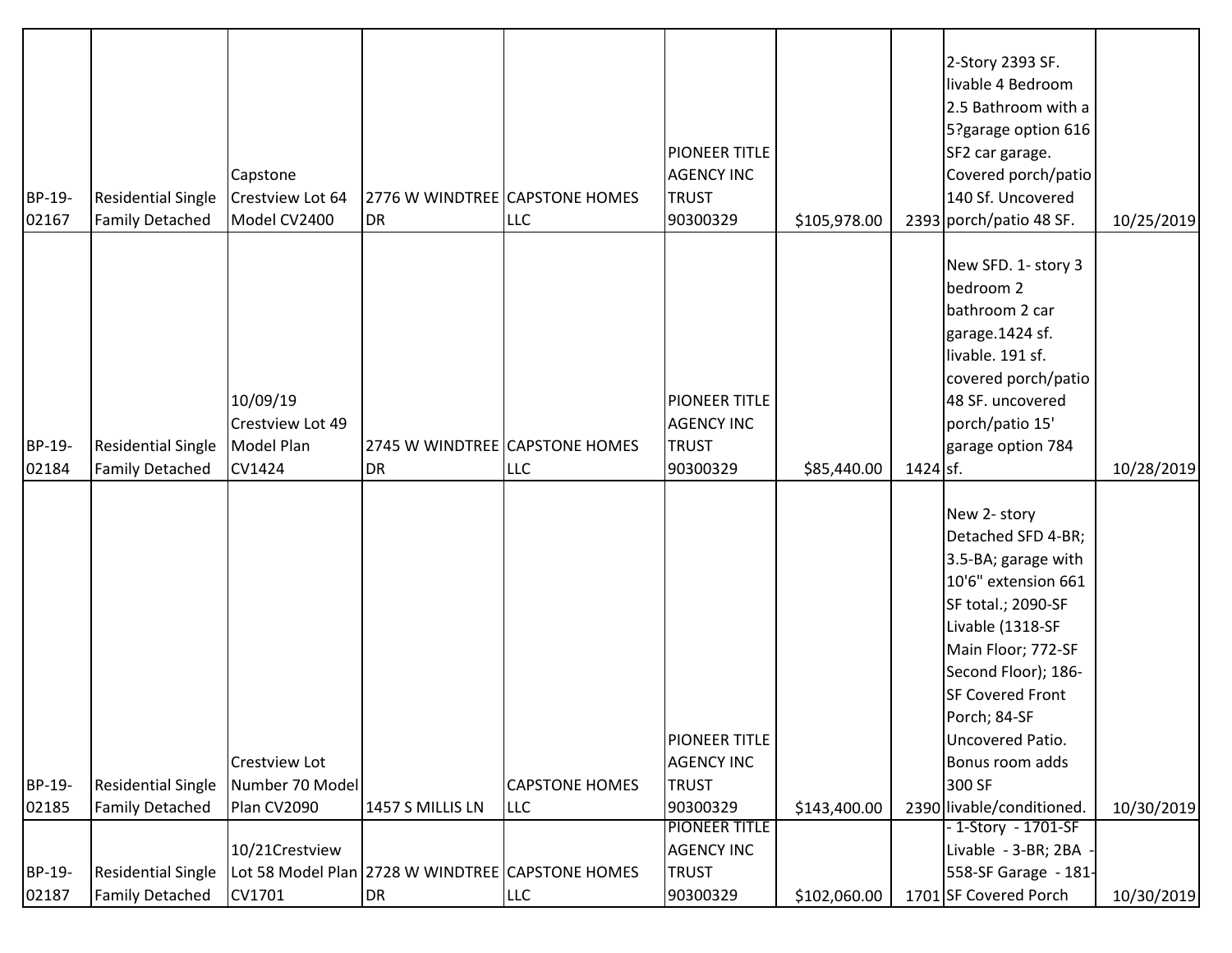|               |                           |                       |                                 |                                            | <b>PIONEER TITLE</b> |             | <b>Single Family</b>    |            |
|---------------|---------------------------|-----------------------|---------------------------------|--------------------------------------------|----------------------|-------------|-------------------------|------------|
|               |                           | Crestview Lot 47      |                                 |                                            | <b>AGENCY INC</b>    |             | Dwelling: 1124-SF       |            |
| BP-19-        | <b>Residential Single</b> | Model Plan            | 2761 W WINDTREE CAPSTONE HOMES  |                                            | <b>TRUST</b>         |             | livable; 155-SF         |            |
| 02188         | <b>Family Detached</b>    | <b>CV1124</b>         | <b>DR</b>                       | <b>LLC</b>                                 | 90300329             | \$67,440.00 | 1124 Covered Porch; 48- | 10/30/2019 |
|               |                           |                       |                                 |                                            |                      |             | Tear off reroof no      |            |
| BP-19-        |                           |                       |                                 | Royalty Companies of AUTOZONE              |                      |             | wood shakes or          |            |
| 02016         | Roofing                   | Autozone Roof         | 2138 E ROUTE 66                 | Indiana Inc                                | <b>INC#2782</b>      | \$53,268.00 | shingles allowed        | 10/1/2019  |
|               |                           |                       |                                 |                                            |                      |             | tear off re-roof no     |            |
|               |                           |                       |                                 |                                            |                      |             | wood shakes or          |            |
|               |                           |                       |                                 |                                            | <b>MAGNESS</b>       |             | shingles allowed re-    |            |
| BP-19-        |                           | <b>Calvin Magness</b> |                                 |                                            | <b>CALVIND&amp;</b>  |             | sheeting plywood        |            |
| 02043         | Roofing                   | Roofing               | 406 W APACHE RD Prowest         |                                            | <b>MARY K</b>        | \$13,597.00 | over existing layer     | 10/7/2019  |
|               |                           |                       |                                 |                                            |                      |             | tear off re-roof no     |            |
|               |                           | <b>Boothe</b>         |                                 |                                            | <b>BOOTHE KERI</b>   |             | wood shakes or          |            |
| BP-19-        |                           | Residential           | 1107 W THELMA                   |                                            | & ROBERT             |             | shingles allowed re-    |            |
| 02044         | Roofing                   | Roofing               | <b>WAY</b>                      | Prowest                                    | <b>FAMILY TRUST</b>  | \$12,404.00 | sheeting plywood        | 10/7/2019  |
|               |                           |                       |                                 |                                            | KILLIP               |             |                         |            |
|               |                           |                       |                                 |                                            | <b>NORMAN JOE</b>    |             | tear-off re-roof no     |            |
| BP-19-        |                           | Killip Residential    |                                 |                                            | & SUSAN              |             | wood shakes or          |            |
| 02045         | Roofing                   | Roofing               | 1024 N NAVAJO DR Prowest        |                                            | <b>DIANE TRUST</b>   | \$8,521.00  | shingles allowed        | 10/7/2019  |
|               |                           |                       |                                 |                                            | <b>GERSHATER-</b>    |             |                         |            |
|               |                           | Gershater             |                                 |                                            | <b>STONE MARY</b>    |             | tear- off re-roof; no   |            |
| BP-19-        |                           | Residential           |                                 |                                            | LOU FAMILY           |             | wood shakes or          |            |
| 02046         | Roofing                   | Roofing               | 2826 E LEWIS DR                 | Prowest                                    | <b>LIVING TRUST</b>  | \$7,170.00  | shingles allowed        | 10/7/2019  |
|               |                           |                       |                                 |                                            | <b>GERSHATER-</b>    |             |                         |            |
|               |                           | Gershater             |                                 |                                            | <b>STONE MARY</b>    |             | tear off re-roof no     |            |
| BP-19-        |                           | Residential           | 1905 N KATCHINA                 |                                            | LOU FAMILY           |             | wood shakes or          |            |
| 02047         | Roofing                   | Roofing               | <b>DR</b>                       | Prowest                                    | <b>LIVING TRUST</b>  | \$12,396.00 | shingles allowed        | 10/7/2019  |
| BP-19-        |                           |                       |                                 |                                            | <b>RODRIGUEZ</b>     |             | wood shakes or          |            |
| 02089         | Roofing                   | Rodriguez Roof        |                                 | 738 E HILLTOP AVE Altitude Roofing LLC     | <b>ROBERTA B</b>     | \$9,000.00  | shingles allowed        | 10/1/2019  |
| <b>BP-19-</b> |                           |                       |                                 | <b>COONEY CARPENTRY</b>                    | <b>VERDE STREET</b>  |             | Tear off reroof no      |            |
| 02090         | Roofing                   | Evens Roof            | 402 S VERDE ST                  | INC                                        | <b>RENTALS LLC</b>   | \$2,500.00  | wood shakes or          | 10/1/2019  |
|               |                           |                       |                                 | <b>Roofing Removal and</b>                 |                      |             | Tear off reroot no      |            |
| BP-19-        |                           |                       | 3123N                           | Replacement of                             |                      |             | wood shakes or          |            |
| 02092         | Roofing                   | <b>Shoaff Roof</b>    | <b>GRANDVIEW DR</b>             | Arizona Inc                                | <b>SHOAFF CARL</b>   | \$5,000.00  | shingles allowed        | 10/1/2019  |
| BP-19-        |                           |                       |                                 |                                            | <b>DALMOLIN</b>      |             | Tear off reroof no      |            |
| 02097         | Roofing                   | Dalmolin Roof         | 749 E HILLTOP AVE OWNER BUILDER |                                            | <b>FRED THOMAS</b>   | \$10,365.00 | wood shakes or          | 10/1/2019  |
| BP-19-        |                           |                       |                                 |                                            | <b>MORSE</b>         |             | Tear off reroof no      |            |
| 02098         | Roofing                   | Deitering Roof        | 440 W PINE AVE                  | <b>Prostruct Builders LLC FAMILY TRUST</b> |                      | \$17,520.00 | wood shakes or          | 10/1/2019  |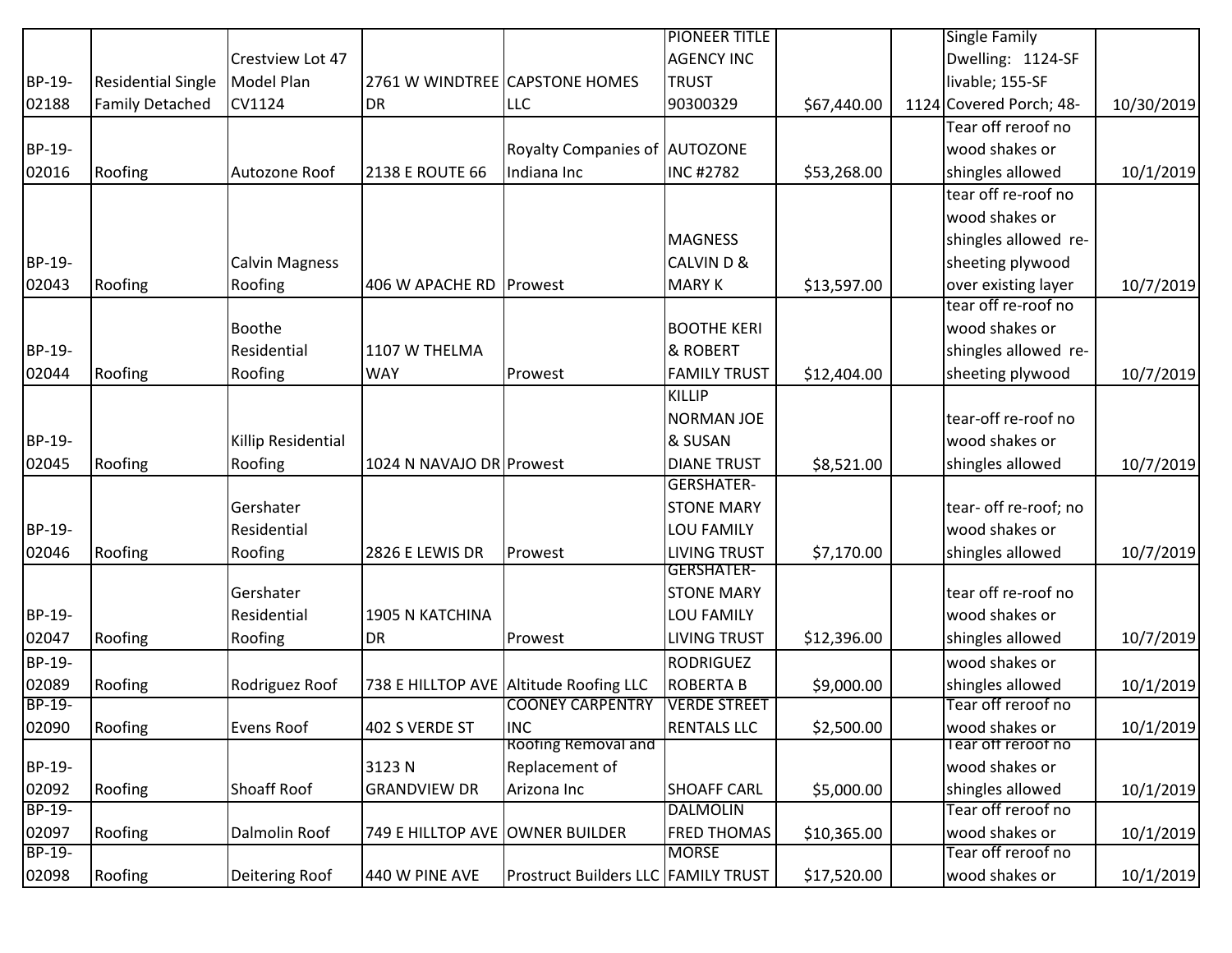| BP-19- |         |                      | 1912 N SAN                                        |                                    | <b>DALMOLIN</b>          |             | Tear off reroof no   |           |
|--------|---------|----------------------|---------------------------------------------------|------------------------------------|--------------------------|-------------|----------------------|-----------|
| 02099  | Roofing | Dalmolin Roof        | <b>FRANCISCO ST</b>                               | Prostruct Builders LLC FRED THOMAS |                          | \$7,391.00  | wood shakes or       | 10/1/2019 |
|        |         |                      |                                                   |                                    | <b>SHANNON</b>           |             | tear off/re roof no  |           |
| BP-19- |         |                      | <b>1568 N WAKONDA</b>                             |                                    | <b>TOM LIVING</b>        |             | wood shakes or       |           |
| 02101  | Roofing | Bayko Refoof         | <b>ST</b>                                         | Behmer Industries Inc TRUST        |                          | \$10,000.00 | shingles allowed     | 10/1/2019 |
| BP-19- |         |                      | 6220N                                             | <b>POLARIS</b>                     | AVILA-MEZA               |             | Tear off reroof no   |           |
| 02102  | Roofing | Avila Roof           | MOUNTAINEER RD RESTORATION INC                    |                                    | <b>AVELINO</b>           | \$3,200.00  | wood shakes or       | 10/2/2019 |
|        |         |                      |                                                   |                                    |                          |             | Tear off reroof no   |           |
| BP-19- |         |                      | 1923 N SAN                                        |                                    | <b>JORDAN</b>            |             | wood shakes or       |           |
| 02104  | Roofing | Jordan Roof          | <b>FRANCISCO ST</b>                               | <b>HAVASU ROOFING</b>              | <b>JASON J</b>           | \$10,000.00 | shingles allowed     | 10/2/2019 |
|        |         |                      |                                                   |                                    | VANDRAGT                 |             |                      |           |
| BP-19- |         |                      |                                                   |                                    | <b>BRADY &amp;</b>       |             |                      |           |
| 02118  | Roofing |                      | VanDragt Re Roof 3384 N ESTATES ST HAVASU ROOFING |                                    | <b>JENNIFER</b>          | \$9,000.00  | tear off and re roof | 10/3/2019 |
| BP-19- |         |                      |                                                   | Lionheart Building                 | <b>HEINSIUS</b>          |             |                      |           |
| 02122  | Roofing | Heinsius Re Roof     | 1614 N KUTCH DR                                   | and Investments LLC                | <b>RYAN H</b>            | \$10,500.00 | Tear off and re roof | 10/3/2019 |
| BP-19- |         |                      |                                                   | <b>All Seasons Roofing</b>         | <b>SOUTH CAROL</b>       |             |                      |           |
| 02125  | Roofing | Bereda Re Roof       | 3364 S CAROL DR                                   | <b>LLC</b>                         | <b>DRIVE LLC</b>         | \$10,750.00 | Tear off and re-roof | 10/3/2019 |
| BP-19- |         |                      |                                                   | Northern Design                    |                          |             |                      |           |
| 02126  | Roofing | Demey Re Roof        | 117 E JUNIPER AVE Services                        |                                    | <b>DEMEY BROCK</b>       | \$3,500.00  | Tear off and re roof | 10/3/2019 |
|        |         |                      |                                                   |                                    | <b>BLOWS</b>             |             |                      |           |
| BP-19- |         |                      |                                                   |                                    | TERENCE R &              |             | re roof lay over     |           |
| 02146  | Roofing | <b>Blows Re Roof</b> | <b>10 E JUNIPER AVE</b>                           | <b>OWNER BUILDER</b>               | <b>SULOJANA R</b>        | \$7,700.00  | existing             | 10/7/2019 |
|        |         |                      |                                                   |                                    | <b>LOPEZ</b>             |             |                      |           |
| BP-19- |         |                      |                                                   | <b>MAXIMUM ROOFING</b>             | <b>FREDERICK &amp;</b>   |             |                      |           |
| 02147  | Roofing | Lopez Re Roof        | 420 W NAVAJO RD                                   | <b>INC</b>                         | <b>LINDAS</b>            | \$5,000.00  | Tear off and re roof | 10/7/2019 |
|        |         |                      |                                                   |                                    | LERE STEVEN              |             |                      |           |
| BP-19- |         |                      | 2243 N                                            | <b>High Elevation</b>              | <b>CRAIG &amp;</b>       |             |                      |           |
| 02148  | Roofing | Lere Re Roof         | TIMBERLINE RD                                     | <b>Roofing LLC</b>                 | <b>CYNTHIA</b>           | \$11,700.00 | Tear off and re roof | 10/7/2019 |
| BP-19- |         |                      |                                                   | <b>POLARIS</b>                     |                          |             |                      |           |
| 02149  | Roofing | Tabor Re Roof        | 1908 N MESA DR                                    | <b>RESTORATION INC</b>             | <b>TABOR NANCY</b>       | \$2,800.00  | Tear off and re-roof | 10/7/2019 |
|        |         |                      |                                                   |                                    | <b>GAHERTY</b>           |             |                      |           |
| BP-19- |         | Schiilingham         |                                                   | <b>POLARIS</b>                     | <b>JAMES</b>             |             |                      |           |
| 02150  | Roofing | Christey Re Roof     | 1075 W BEAL RD                                    | <b>RESTORATION INC</b>             | <b>BEAULIEU</b>          | \$3,200.00  | Tear off and re roof | 10/7/2019 |
|        |         |                      |                                                   |                                    | <b>HILL MARC J &amp;</b> |             |                      |           |
| BP-19- |         |                      | 6921 E EAGLE                                      |                                    | LISA M                   |             |                      |           |
| 02151  | Roofing | Hill Re-roof         | <b>CREST DR</b>                                   | Behmer Industries Inc CPWROS       |                          | \$14,000.00 | tear off and re roof | 10/7/2019 |
|        |         |                      |                                                   |                                    | <b>LAUFER MARK</b>       |             | Tear off reroof no   |           |
| BP-19- |         |                      |                                                   |                                    | A & CHRISTINA            |             | wood shakes or       |           |
| 02155  | Roofing | Laufer Roof          | 1414 N RIM DR                                     | Prowest                            | N                        |             | shingles allowed     | 10/8/2019 |
|        |         |                      |                                                   |                                    |                          | \$11,327.00 |                      |           |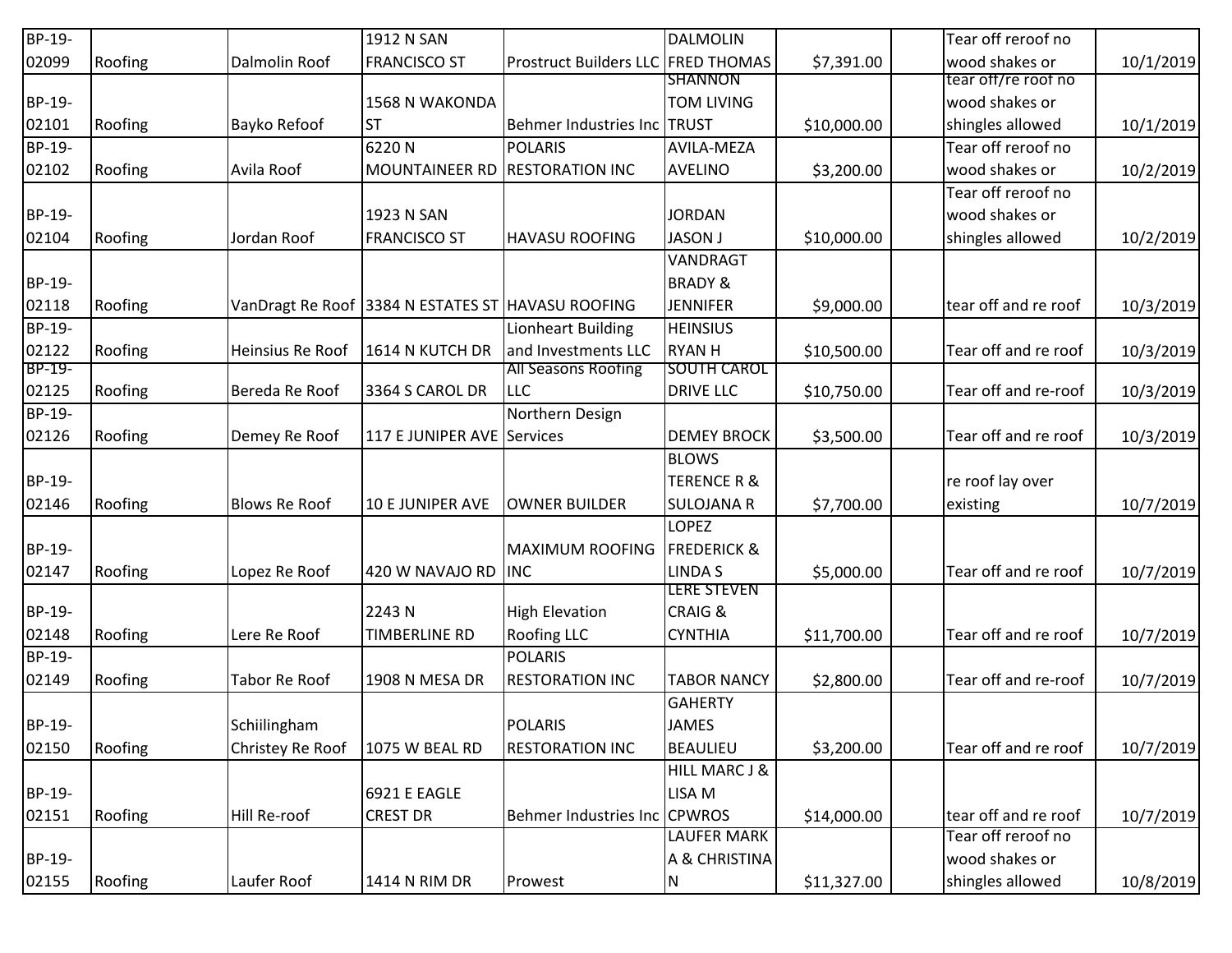|        |         |                          |                           |                                                       | <b>CAMPBELL</b>       |              |                    |           |
|--------|---------|--------------------------|---------------------------|-------------------------------------------------------|-----------------------|--------------|--------------------|-----------|
|        |         |                          |                           |                                                       | <b>ROBERT L &amp;</b> |              | Tear off reroof no |           |
| BP-19- |         |                          |                           |                                                       | <b>BARBARA J</b>      |              | wood shakes or     |           |
| 02156  | Roofing | Campbell Roof            | 3700 E EL PASO DR Prowest |                                                       | <b>TRUSTEES</b>       | \$15,527.00  | shingles allowed   | 10/8/2019 |
| BP-19- |         |                          | 4770 E MEADOW             |                                                       | <b>CASSWELL</b>       |              | Tear off reroot no |           |
| 02158  | Roofing | <b>Casswell Roof</b>     | <b>BROOK DR</b>           | <b>HAVASU ROOFING</b>                                 | <b>RENEE TRUST</b>    | \$12,000.00  | wood shakes or     | 10/8/2019 |
| BP-19- |         |                          |                           |                                                       | AUZA PR & JE          |              | Tear off reroof no |           |
| 02161  | Roofing | Auza Roof                |                           | 733 E HILLTOP AVE Prostruct Builders LLC LIVING TRUST |                       | \$11,000.00  | wood shakes or     | 10/8/2019 |
|        |         |                          |                           |                                                       | <b>YOUNG</b>          |              | lear off reroot no |           |
| BP-19- |         |                          |                           |                                                       | <b>CHARLENE</b>       |              | wood shakes or     |           |
| 02162  | Roofing | Young Roof               | 1808 N MESA DR            | <b>Prostruct Builders LLC LIVING TRUST</b>            |                       | \$16,000.00  | shingles allowed   | 10/8/2019 |
|        |         |                          |                           |                                                       |                       |              | Tear off reroof no |           |
| BP-19- |         |                          |                           |                                                       |                       |              | wood shakes or     |           |
| 02163  | Roofing | <b>Frazier Roof</b>      |                           | 1614 N NAVAJO DR Prostruct Builders LLC FRAZIER NEIL  |                       | \$10,000.00  | shingles allowed   | 10/8/2019 |
|        |         |                          |                           |                                                       | TISSAW JOHN           |              | Tear off reroof no |           |
| BP-19- |         |                          | 527 N BERTRAND            |                                                       | <b>T REVOCABLE</b>    |              | wood shakes or     |           |
| 02164  | Roofing | <b>Tissaw Roof</b>       | <b>ST</b>                 | <b>Prostruct Builders LLC TRUST</b>                   |                       | \$11,000.00  | shingles allowed   | 10/8/2019 |
|        |         |                          |                           |                                                       | <b>TISSAW JOHN</b>    |              | Tear off reroof no |           |
| BP-19- |         |                          | 480 N SWITZER             |                                                       | <b>T REVOCABLE</b>    |              | wood shakes or     |           |
| 02165  | Roofing | <b>Tissaw Roof</b>       | <b>CANYON DR</b>          | <b>Prostruct Builders LLC TRUST</b>                   |                       | \$24,000.00  | shingles allowed   | 10/8/2019 |
|        |         |                          |                           |                                                       | <b>PONDEROSA</b>      |              | Tear off reroof    |           |
|        |         | Ponderosa                |                           |                                                       | <b>PROPERTY</b>       |              | duplex no wood     |           |
| BP-19- |         | <b>Properties Duplex</b> |                           | Arizona Metal                                         | <b>INVESTMENTS</b>    |              | shakes or shingles |           |
| 02166  | Roofing | Roof                     | 2028 N THIRD ST           | <b>Roofing LLC</b>                                    | <b>LLC</b>            | \$29,455.00  | allowed            | 10/8/2019 |
|        |         |                          |                           |                                                       |                       |              | Tear off reroof no |           |
|        |         |                          |                           |                                                       |                       |              |                    |           |
| BP-19- |         |                          | 1142 N WAKONDA            |                                                       | <b>DAWSON R</b>       |              | wood shakes or     |           |
| 02171  | Roofing | Dawson Roof              | <b>ST</b>                 | <b>IDEAL ROOFING INC</b>                              | <b>TRUST</b>          | \$10,900.00  | shingles allowed   | 10/9/2019 |
|        |         |                          |                           |                                                       |                       |              | Tear off reroof no |           |
| BP-19- |         |                          | 3608 N TINDLE             |                                                       |                       |              | wood shakes or     |           |
| 02172  | Roofing | Mee Roof                 | <b>BLVD</b>               | <b>IDEAL ROOFING INC</b>                              | <b>Trevor Mee</b>     | \$7,500.00   | shingles allowed   | 10/9/2019 |
|        |         |                          |                           |                                                       |                       |              | Tear off reroof no |           |
| BP-19- |         |                          | 99 W SEPARATION           |                                                       | Carolyn               |              | wood shakes or     |           |
| 02173  | Roofing | Delany Roof              | <b>CANYON TRL</b>         | <b>IDEAL ROOFING INC</b>                              | Delany                | \$9,400.00   | shingles allowed   | 10/9/2019 |
|        |         |                          |                           |                                                       |                       |              | Tear off reroof no |           |
| BP-19- |         |                          |                           |                                                       | <b>BOGEN NORM</b>     |              | wood shakes or     |           |
| 02174  | Roofing | Bogen Roof               | 4801 S DORY TRL           | <b>IDEAL ROOFING INC</b>                              | W                     | \$269,315.00 | shingles allowed   | 10/9/2019 |
|        |         |                          |                           |                                                       |                       |              | Tear off reroof no |           |
| BP-19- |         |                          | 411 W BIRCH AVE           |                                                       | <b>COLLINS</b>        |              | wood shakes or     |           |
| 02175  | Roofing | <b>Collins Roof</b>      | UNIT <sub>2</sub>         | <b>FLAGSTAFF BUILDERS   MICHAEL</b>                   |                       | \$5,700.00   | shingles allowed   | 10/9/2019 |
|        |         |                          |                           |                                                       |                       |              |                    |           |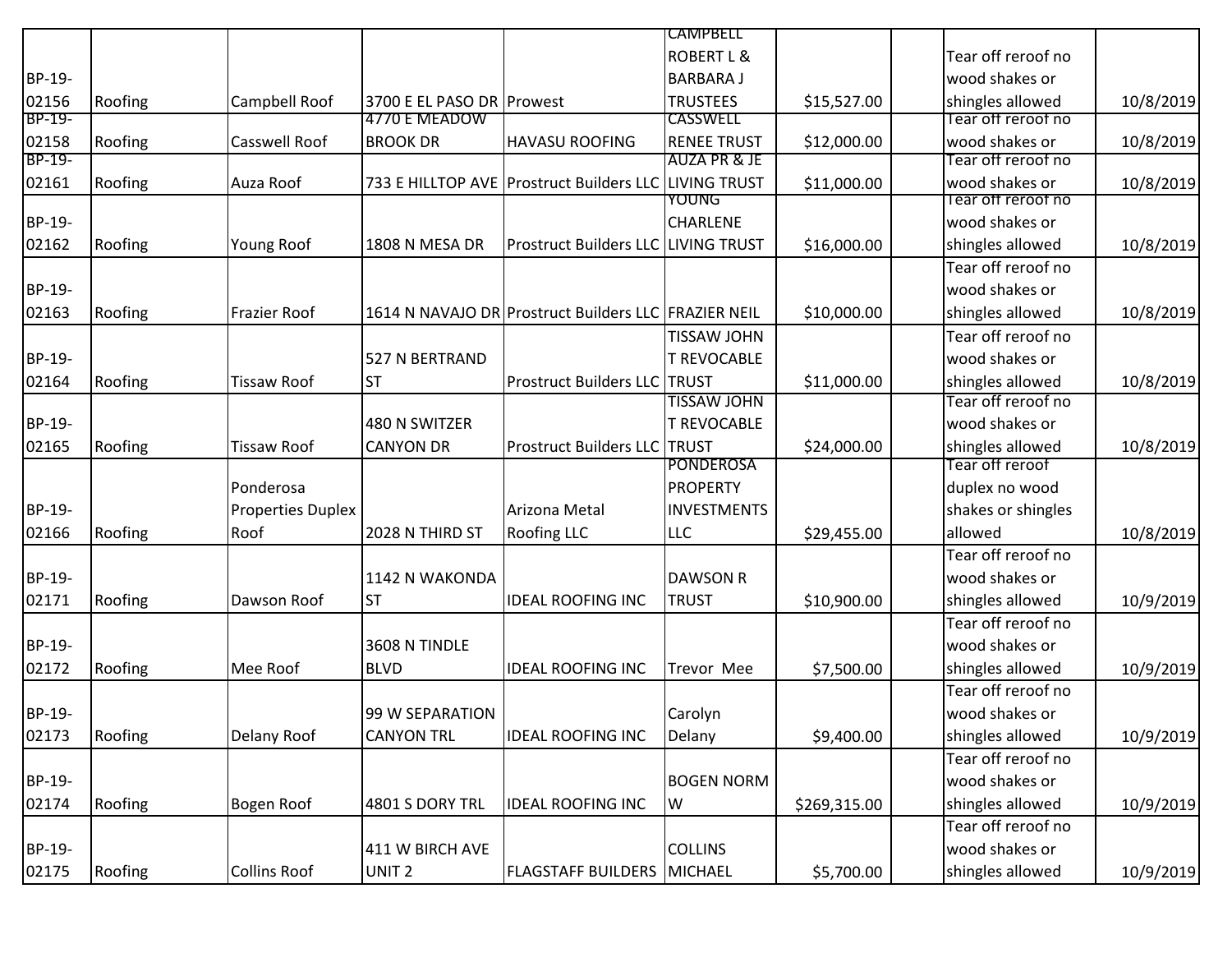|               |         |                    |                                     |                        | <b>BURTON</b>            |             | Tear off reroof no    |            |
|---------------|---------|--------------------|-------------------------------------|------------------------|--------------------------|-------------|-----------------------|------------|
| BP-19-        |         |                    | 686 W OLD                           | <b>MAXIMUM ROOFING</b> | <b>BRYANL&amp;</b>       |             | wood shakes or        |            |
| 02189         | Roofing | <b>Burton Roof</b> | <b>TERRITORY TRL</b>                | <b>INC</b>             | <b>JANINA A</b>          | \$8,000.00  | shingles allowed      | 10/10/2019 |
|               |         |                    |                                     |                        | <b>WETZEL JOHN</b>       |             | Tear off reroof no    |            |
| BP-19-        |         |                    |                                     | <b>Right Call</b>      | <b>S &amp; PRISCILLA</b> |             | wood shakes or        |            |
| 02194         | Roofing | <b>Wetzel Roof</b> | 1614 N SUNSET DR Construction       |                        |                          | \$13,000.00 | shingles allowed      | 10/10/2019 |
|               |         |                    |                                     |                        | <b>CULLEN</b>            |             |                       |            |
|               |         |                    |                                     |                        | <b>ANTHONY S &amp;</b>   |             | Tear off reroof no    |            |
| BP-19-        |         |                    |                                     | <b>Right Call</b>      | LAURA                    |             | wood shakes or        |            |
| 02195         | Roofing | <b>Cullen Roof</b> | 1028 N NAVAJO DR Construction       |                        | <b>MICHELLE</b>          | \$11,000.00 | shingles allowed      | 10/10/2019 |
|               |         |                    |                                     |                        | <b>THOMAS</b>            |             | Tear off reroof no    |            |
| BP-19-        |         |                    | 1923 N MEADOW                       | Lionheart Building     | <b>LIVING TRUST</b>      |             | wood shakes or        |            |
| 02205         | Roofing | Thomas Roof        | <b>LARK DR</b>                      | and Investments LLC    | DTD 02-17-99             | \$10,000.00 | shingles allowed      | 10/11/2019 |
|               |         |                    |                                     |                        | <b>VEGA FAMILY</b>       |             | Tear off reroof no    |            |
| <b>BP-19-</b> |         |                    | 1922 N MEADOW                       | Lionheart Building     | TRUST DTD 11-            |             | wood shakes or        |            |
| 02206         | Roofing | Vega Roof          | <b>LARK DR</b>                      | and Investments LLC    | 16-06                    | \$8,500.00  | shingles allowed      | 10/11/2019 |
|               |         |                    |                                     |                        |                          |             | Tear- off re-roof no  |            |
| BP-19-        |         |                    |                                     |                        | <b>CASTRO DAVID</b>      |             | wood shakes or        |            |
| 02210         | Roofing |                    | Castro Re-roofing 2115 E FELICE AVE |                        | GERARDO                  | \$10,000.00 | shingles              | 10/11/2019 |
| BP-19-        |         |                    |                                     | Lionheart Building     | <b>HENNING &amp;</b>     |             | Tear- off re-roof; no |            |
| 02213         | Roofing | Henning Re-roof    | 2029 N FOURTH ST                    | and Investments LLC    | <b>HENNING LLC</b>       | \$8,500.00  | wood shakes or        | 10/14/2019 |
|               |         |                    |                                     |                        |                          |             | tear-off re-roof no   |            |
| BP-19-        |         |                    | 6080 N SMOKE                        | Lionheart Building     |                          |             | wood shakes or        |            |
| 02214         | Roofing | Mead Re-roof       | <b>RISE DR</b>                      | and Investments LLC    | Ron Mead                 | \$8,500.00  | shingles allowed      | 10/14/2019 |
|               |         |                    |                                     |                        |                          |             | tear-off reroof no    |            |
| BP-19-        |         | Beckley Re-        | 782 N CANYON                        | <b>NOAH'S ARK</b>      | <b>BECKLEY</b>           |             | wood shakes or        |            |
| 02217         | Roofing | roofing            | <b>TERRACE DR</b>                   | ROOFING CO INC         | <b>GRAYSON</b>           | \$8,000.00  | shingles allowed      | 10/14/2019 |
|               |         |                    |                                     |                        |                          |             | tear-off re-roof no   |            |
| BP-19-        |         |                    | 1678N                               |                        | <b>ARNOLD</b>            |             | wood shakes or        |            |
| 02222         | Roofing |                    | <b>EDGEWOOD ST</b>                  | <b>LCR ROOFING INC</b> | <b>ALISON J</b>          | \$8,370.00  | shingles              | 10/15/2019 |
|               |         |                    |                                     |                        |                          |             | Tear off reroof no    |            |
| BP-19-        |         |                    | 134 E MOHAWK                        |                        |                          |             | wood shakes or        |            |
| 02225         | Roofing | Smith Roof         | DR                                  | <b>LELAND ROOFING</b>  | Wayne Keiper             | \$5,600.00  | shingles allowed      | 10/15/2019 |
|               |         |                    |                                     |                        | <b>LEMBKE</b>            |             | tear-off re-roof no   |            |
| BP-19-        |         | Lembke Re-         | 795 N PINE CLIFF                    |                        | <b>FAMILY TRUST</b>      |             | wood shakes or        |            |
| 02226         | Roofing | roofing            | DR                                  | <b>HAVASU ROOFING</b>  | DTD 05-03-17             | \$10,000.00 | shingles              | 10/15/2019 |
|               |         |                    |                                     |                        | <b>MILLER</b>            |             |                       |            |
| BP-19-        |         |                    | 758N                                | <b>POLARIS</b>         | JOSEPH M &               |             |                       |            |
| 02232         | Roofing | Miller Reroof      | AMBERWOOD ST                        | <b>RESTORATION INC</b> | <b>SHELBY E</b>          | \$3,200.00  | Tear off and reroof   | 10/15/2019 |
|               |         |                    |                                     |                        |                          |             |                       |            |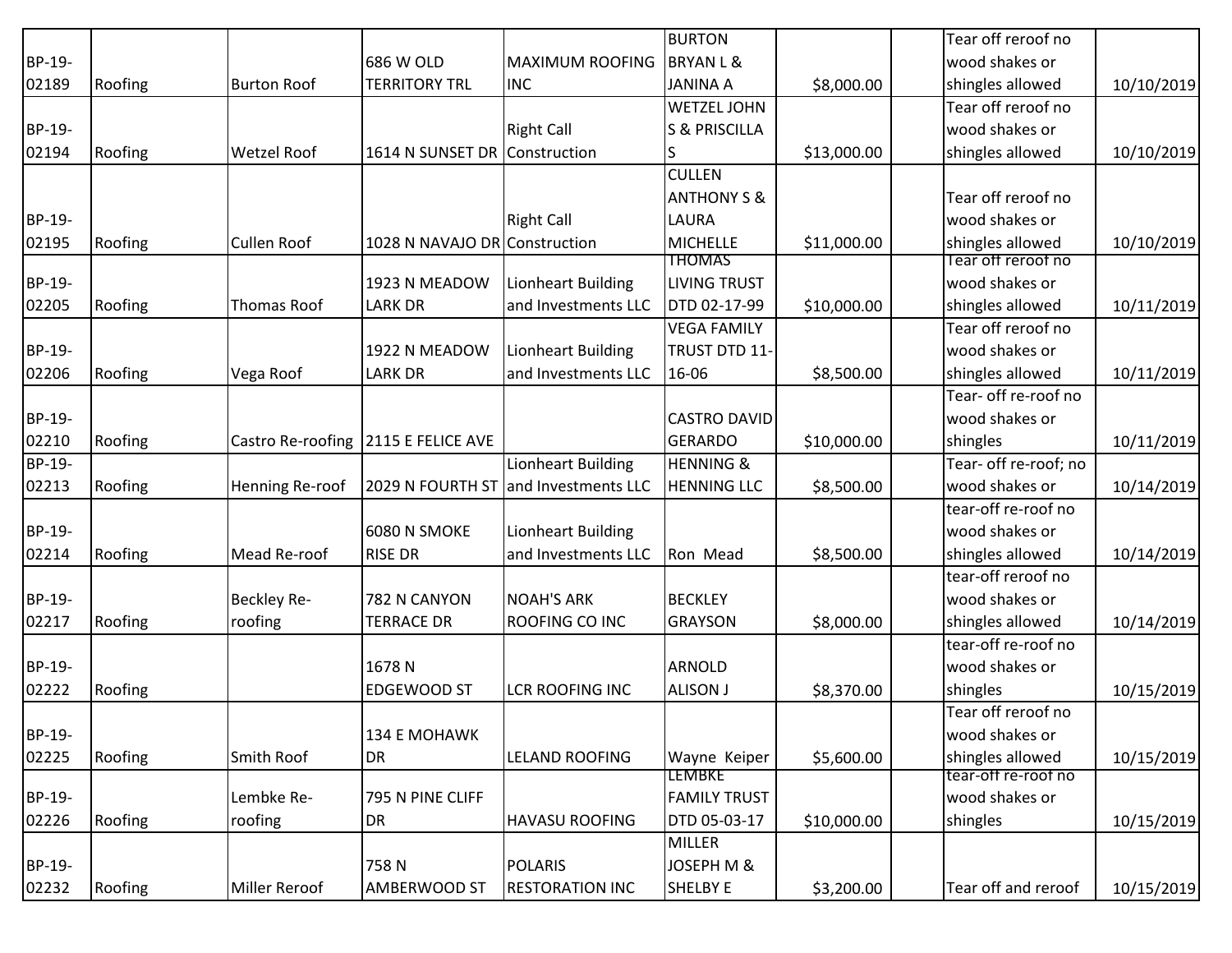|        |               |                                  |                                   |                                           | <b>SMITH</b>           |             | tear- off re-roof- no |            |
|--------|---------------|----------------------------------|-----------------------------------|-------------------------------------------|------------------------|-------------|-----------------------|------------|
| BP-19- |               |                                  | 3485 S WALKUP                     | <b>POLARIS</b>                            | <b>RICHARD A &amp;</b> |             | wood shakes or        |            |
| 02233  | Roofing       | Smith Re-roof                    | <b>DR</b>                         | <b>RESTORATION INC</b>                    | <b>JAMIE SUE</b>       | \$3,000.00  | shingles              | 10/15/2019 |
| BP-19- |               |                                  | 3311W                             |                                           | <b>BAILEY MARY</b>     |             | tear-off re-roof; no  |            |
| 02234  | Roofing       | <b>Bailey Re-roof</b>            | <b>MOUNTAIN DR</b>                | <b>HAVASU ROOFING</b>                     | <b>BETH</b>            | \$10,000.00 | shakes or shingles    | 10/15/2019 |
|        |               |                                  | 3809 E                            |                                           | ALTENBAUGH             |             | tear-off re-roof no   |            |
| BP-19- |               | Artenbaugh Re-                   | <b>WHISPERING</b>                 |                                           | AARON L &              |             | wood shakes or        |            |
| 02236  | Roofing       | roof                             | <b>WIND WAY</b>                   | <b>Prostruct Builders LLC ANN R</b>       |                        | \$13,000.00 | shingles              | 10/16/2019 |
|        |               |                                  |                                   |                                           |                        |             | tear-off re-roof no   |            |
| BP-19- |               |                                  | 4885 E MEADOW                     |                                           | <b>FISER TRAVIS</b>    |             | wood shakes or        |            |
| 02237  | Roofing       | <b>Fisher Re-roof</b>            | <b>BROOK DR</b>                   | Prostruct Builders LLC & HEATHER          |                        | \$12,000.00 | shingles              | 10/16/2019 |
|        |               |                                  |                                   |                                           | <b>SKABELUND</b>       |             |                       |            |
|        |               |                                  |                                   |                                           | <b>SHAWN R &amp;</b>   |             | tear-off re-roof; no  |            |
| BP-19- |               |                                  |                                   |                                           | <b>CARPINO</b>         |             | wood shakes or        |            |
| 02238  | Roofing       | Skabelund Re-roof 310 W PINE AVE |                                   | Prostruct Builders LLC ALEXANDRA A        |                        | \$10,000.00 | shingles              | 10/16/2019 |
| BP-19- |               |                                  | 419 W CEDAR AVE                   |                                           | <b>BABBOTT</b>         |             | tear-off re-roof no   |            |
| 02240  | Roofing       | <b>Babbott Re-roof</b>           | APT <sub>1</sub>                  | Prostruct Builders LLC FAMILY TRUST       |                        | \$7,000.00  | wood shakes or        | 10/16/2019 |
| BP-19- |               |                                  |                                   |                                           | <b>FREAS FAMILY</b>    |             | wood shakes or        |            |
| 02241  | Roofing       | Freas Re-roof                    | 6808 E VAIL DR                    | Prostruct Builders LLC LIVING TRUST       |                        | \$10,000.00 | shingles              | 10/16/2019 |
| BP-19- |               |                                  |                                   |                                           | <b>PAYTON &amp;</b>    |             | wood shakes or        |            |
| 02242  | Roofing       | Combs Re-roof                    | 403 W PIUTE RD                    | Prostruct Builders LLC CARRIE M           |                        | \$10,000.00 | shingles              | 10/16/2019 |
|        |               |                                  |                                   |                                           | <b>GUYER RYAN</b>      |             | tear-off re-roof no   |            |
| BP-19- |               |                                  |                                   |                                           | <b>SCOTT &amp;</b>     |             | wood shakes or        |            |
| 02244  | Roofing       | Guyer Re-roof                    | 2814 E LEWIS DR                   | <b>Prostruct Builders LLC JENNIFER</b>    |                        | \$13,000.00 | shingles              | 10/16/2019 |
| BP-19- |               |                                  | Babbott Roof Unit 419 W CEDAR AVE |                                           | <b>BABBOTT</b>         |             | Tear off reroof no    |            |
| 02245  | Roofing       | 2                                | APT <sub>2</sub>                  | <b>Prostruct Builders LLC FAMILY TRUS</b> |                        | \$6,400.00  | wood shakes or        | 10/16/2019 |
| BP-19- |               |                                  |                                   | <b>MAXIMUM ROOFING</b>                    | <b>ISQUYRES</b>        |             | Tear off reroof no    |            |
| 02249  | Roofing       | <b>Squyres Roof</b>              | 2733 E LAKIN DR                   | <b>INC</b>                                | <b>TRUST</b>           | \$22,000.00 | wood shakes or        | 10/17/2019 |
|        |               |                                  |                                   |                                           | JOHNSON-               |             |                       |            |
|        |               |                                  | 1530W                             |                                           | <b>HOLMES</b>          |             | Tear off reroof no    |            |
| BP-19- |               |                                  | <b>UNIVERSITY</b>                 | <b>High Elevation</b>                     | <b>REVOCABLE</b>       |             | wood shakes or        |            |
|        | 02250 Roofing | Johnson Roof                     | <b>HEIGHTS DR S</b>               | <b>Roofing LLC</b>                        | <b>TRUST</b>           | \$8,520.00  | shingles allowed      | 10/17/2019 |
|        |               |                                  |                                   |                                           | WARFIELD               |             |                       |            |
| BP-19- |               |                                  | 2437 S HIGHLAND                   | <b>NOAH'S ARK</b>                         | <b>RONALD &amp;</b>    |             |                       |            |
| 02252  | Roofing       | <b>Blume Re Roof</b>             | <b>MESA RD</b>                    | ROOFING CO INC                            | <b>SHERRY</b>          | \$10,000.00 | Tear off and re roof  | 10/17/2019 |
| BP-19- |               |                                  | 3086 W COOPER                     | <b>NOAH'S ARK</b>                         |                        |             |                       |            |
| 02253  | Roofing       | Rice Re Roof                     | DR                                | ROOFING CO INC                            | <b>RICE ANN S</b>      | \$7,000.00  | Tear off and re roof  | 10/17/2019 |
|        |               |                                  |                                   |                                           |                        |             | Tear off reroof no    |            |
| BP-19- |               |                                  |                                   |                                           |                        |             | wood shakes or        |            |
| 02254  | Roofing       | <b>Upton Roof</b>                | 514 W DALE AVE                    | <b>J&amp;S Renovations</b>                | Beth Upton             | \$14,347.00 | shingles allowed      | 10/17/2019 |
|        |               |                                  |                                   |                                           |                        |             |                       |            |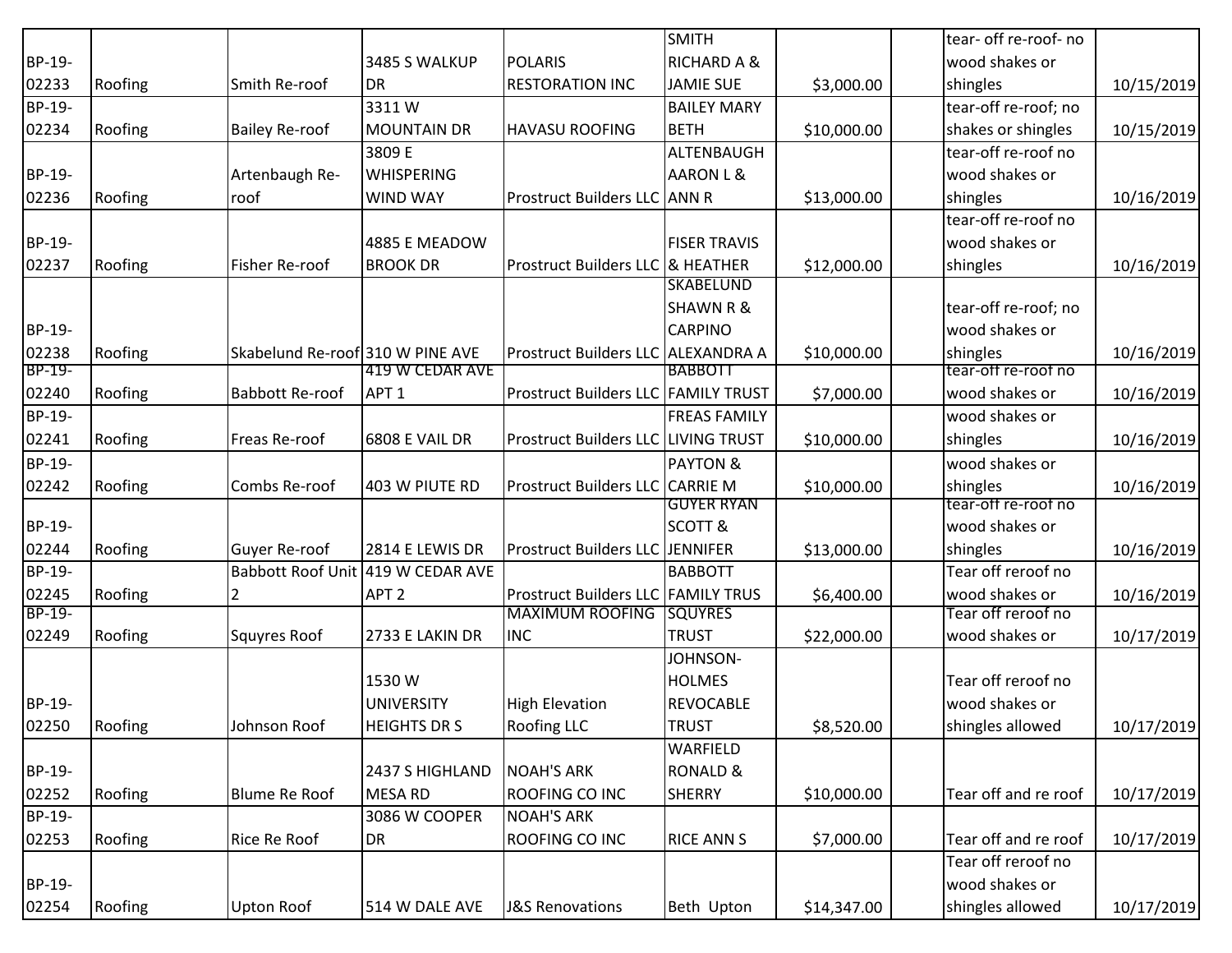|        |         |                       |                                  |                                             |                     |             | Tear off reroof no    |            |
|--------|---------|-----------------------|----------------------------------|---------------------------------------------|---------------------|-------------|-----------------------|------------|
| BP-19- |         |                       |                                  |                                             | NYSTEDT JOHN        |             | wood shakes or        |            |
| 02255  | Roofing | <b>Nystedt Roof</b>   | 105 W PINE AVE                   | <b>J&amp;S Renovations</b>                  | & ANNETTE           | \$10,735.00 | shingles allowed      | 10/17/2019 |
|        |         |                       |                                  |                                             | <b>MILTON GARY</b>  |             | Tear off reroof no    |            |
| BP-19- |         |                       | 1625N                            | <b>POLARIS</b>                              | & NANCY             |             | wood shakes or        |            |
| 02267  | Roofing | Milton Roof           | <b>TURQUOISE DR</b>              | <b>RESTORATION INC</b>                      | <b>FAMILY TRUST</b> | \$2,500.00  | shingles allowed      | 10/18/2019 |
|        |         |                       |                                  |                                             | <b>BOWERS</b>       |             | Tear off reroof no    |            |
| BP-19- |         |                       |                                  | <b>POLARIS</b>                              | ADAM A &            |             | wood shakes or        |            |
| 02268  | Roofing | <b>Bowers Roof</b>    | 1321 N NAVAJO DR RESTORATION INC |                                             | <b>EMILIE L</b>     | \$2,500.00  | shingles allowed      | 10/18/2019 |
|        |         |                       |                                  |                                             |                     |             | Tear off reroof no    |            |
| BP-19- |         |                       | 2042 S                           | <b>POLARIS</b>                              |                     |             | wood shakes or        |            |
| 02269  | Roofing | <b>Tomes Roof</b>     | <b>TOMBAUGH WAY</b>              | <b>RESTORATION INC</b>                      | <b>Rich Tomes</b>   | \$2,500.00  | shingles allowed      | 10/18/2019 |
|        |         |                       |                                  |                                             |                     |             | Tear off reroof no    |            |
| BP-19- |         |                       |                                  |                                             | <b>SCHWARTZ</b>     |             | wood shakes or        |            |
| 02271  | Roofing | <b>Schwartz Roof</b>  | 119 E CEDAR AVE                  | <b>BIG SKY ROOFING INC STEVEN T</b>         |                     | \$8,550.00  | shingles allowed      | 10/18/2019 |
|        |         |                       |                                  |                                             |                     |             | Tear off reroof no    |            |
| BP-19- |         |                       |                                  |                                             | <b>JONES PAUL</b>   |             | wood shakes or        |            |
| 02272  | Roofing | Jones Roof            |                                  | 408 W NAVAJO RD BIG SKY ROOFING INC MICHAEL |                     | \$9,000.00  | shingles allowed      | 10/18/2019 |
|        |         |                       |                                  |                                             |                     |             | Tear off reroof no    |            |
| BP-19- |         |                       | 13 S TRAIL OF THE                |                                             | O'NEILL             |             | wood shakes or        |            |
| 02273  | Roofing | <b>ONeill Roof</b>    | <b>WOODS</b>                     | <b>BIG SKY ROOFING INC COLLEEN M</b>        |                     | \$7,000.00  | shingles allowed      | 10/18/2019 |
|        |         |                       |                                  |                                             |                     |             | tear- off- re-roof no |            |
| BP-19- |         |                       | 3066W                            |                                             | <b>MAHONEY</b>      |             | wood shakes or        |            |
| 02279  | Roofing | Mahoney Re-roof       | <b>RIDGEVIEW DR</b>              | <b>BIG SKY ROOFING INC SHAWN T</b>          |                     | \$15,000.00 | shingles              | 10/21/2019 |
| BP-19- |         |                       | <b>146 E MOHAWK</b>              |                                             | <b>BELL HEATHER</b> |             | tear- off re-roof no  |            |
| 02281  | Roofing | <b>Bell Re-Roof</b>   | <b>DR</b>                        | <b>HAVASU ROOFING</b>                       | A                   | \$9,000.00  | wood shakes or        | 10/21/2019 |
|        |         |                       |                                  |                                             |                     |             | tear-off re-roof no   |            |
| BP-19- |         |                       | 4336 E BROKEN                    |                                             |                     |             | wood shakes or        |            |
| 02294  | Roofing | Hanson Re-roof        | <b>ROCK LP</b>                   | OWNER BUILDER                               | <b>HANSON ERIC</b>  | \$7,500.00  | shingles              | 10/22/2019 |
|        |         |                       |                                  |                                             |                     |             | Tear-off re-roof no   |            |
| BP-19- |         |                       |                                  |                                             | <b>TACKITT</b>      |             | wood shakes and       |            |
| 02298  | Roofing | Tackitt Re-roof       | 116 E CEDAR AVE                  | OWNER BUILDER                               | <b>SUZANNE</b>      | \$5,000.00  | shingles              | 10/22/2019 |
|        |         |                       |                                  |                                             | <b>GOLIGHTLY</b>    |             |                       |            |
|        |         |                       |                                  |                                             | 2000                |             | tear-off re-roof no   |            |
| BP-19- |         | <b>Block Lite Re-</b> | 3900 E                           |                                             | <b>REVOCABLE</b>    |             | wood shakes or        |            |
| 02304  | Roofing | roofing               | <b>HUNTINGTON DR</b>             | <b>IDEAL ROOFING INC</b>                    | <b>TRUST</b>        | \$44,900.00 | shingles              | 10/23/2019 |
|        |         |                       |                                  |                                             |                     |             | Tear off reroof no    |            |
| BP-19- |         |                       | 6723 E ANAZAZI                   | <b>POLARIS</b>                              | <b>IRONSIDE</b>     |             | wood shakes or        |            |
| 02308  | Roofing | Ironside Roof         | DR                               | <b>RESTORATION INC</b>                      | <b>JASON C</b>      | \$2,500.00  | shingles allowed      | 10/23/2019 |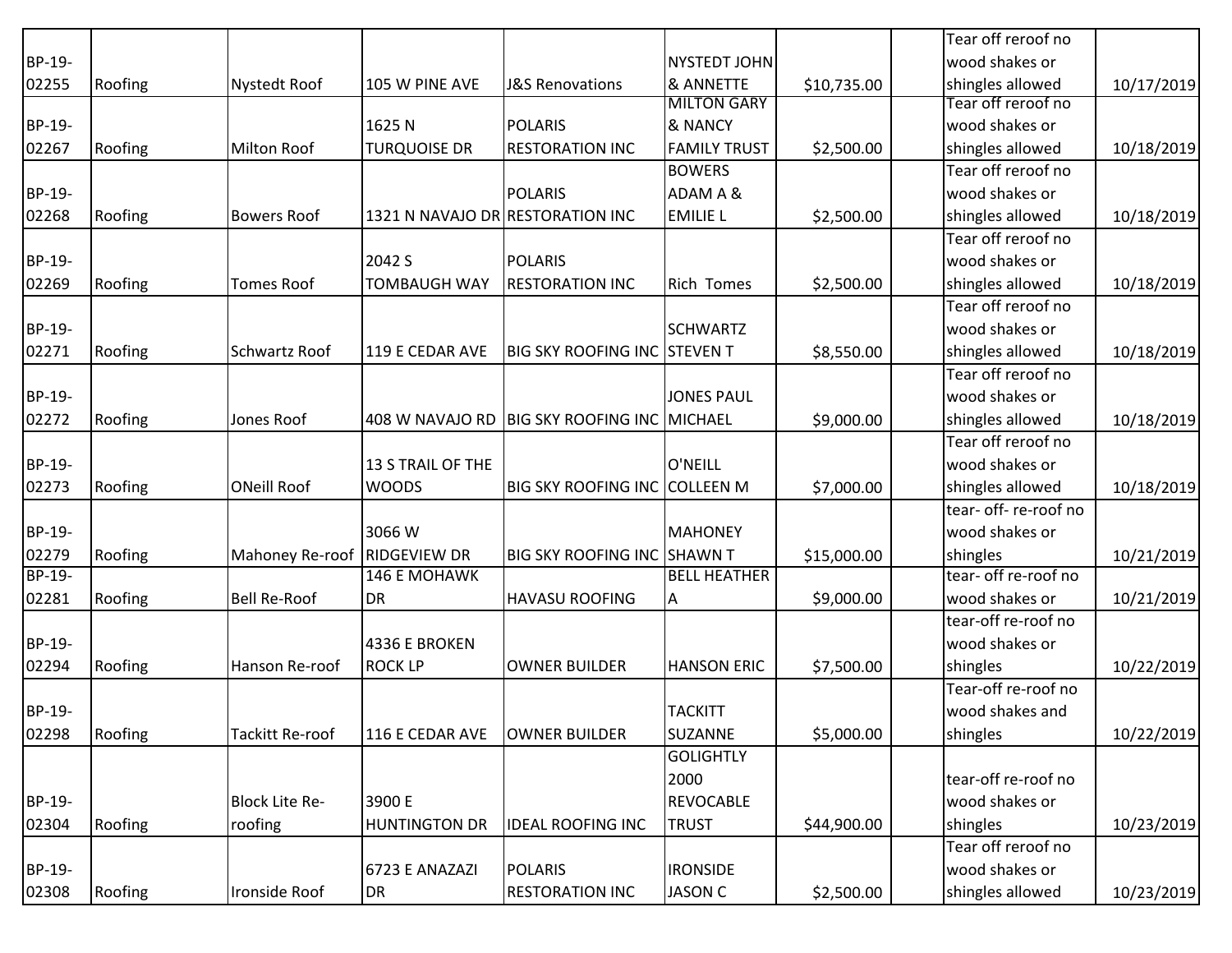|        |         |                           |                                  |                                | <b>STAVELEY</b>        |             | Tear off reroof no    |            |
|--------|---------|---------------------------|----------------------------------|--------------------------------|------------------------|-------------|-----------------------|------------|
| BP-19- |         |                           |                                  | <b>POLARIS</b>                 | <b>GAYLORD L &amp;</b> |             | wood shakes or        |            |
| 02309  | Roofing | <b>Staveley Roof</b>      | 1117 N MARINA LN RESTORATION INC |                                | <b>JOY I</b>           | \$3,500.00  | shingles allowed      | 10/23/2019 |
|        |         |                           |                                  |                                |                        |             | Tear off reroof no    |            |
| BP-19- |         |                           |                                  | <b>POLARIS</b>                 | LUBARSKY               |             | wood shakes or        |            |
| 02310  | Roofing | Labarsky Roof             | 1021 N NAVAJO DR RESTORATION INC |                                | <b>SANDRA B</b>        | \$2,500.00  | shingles allowed      | 10/23/2019 |
|        |         |                           |                                  |                                |                        |             | Tear off reroof no    |            |
| BP-19- |         |                           |                                  | <b>POLARIS</b>                 | <b>FREEMAN</b>         |             | wood shakes or        |            |
| 02311  | Roofing | Freeman Roof              | 1020 N NAVAJO DR RESTORATION INC |                                | <b>JANET KAY</b>       | \$2,500.00  | shingles allowed      | 10/23/2019 |
|        |         |                           |                                  |                                |                        |             | Tear off reroof no    |            |
| BP-19- |         |                           | 3776 S WILD WEST POLARIS         |                                | <b>PALM DANIEL</b>     |             | wood shakes or        |            |
| 02312  | Roofing | Palm Roof                 | TRL                              | <b>RESTORATION INC</b>         | F & LILIANE J          | \$3,500.00  | shingles allowed      | 10/23/2019 |
|        |         | <b>Flagstaff Athletic</b> |                                  |                                |                        |             |                       |            |
|        |         | Club Re-roof of           |                                  |                                | <b>GARRETSON</b>       |             | tear-off re-roof no   |            |
| BP-19- |         | <b>Basketball Court</b>   | 1500 N COUNTRY                   | <b>MAXIMUM ROOFING</b>         | TRUST DTD 06-          |             | wood shakes or        |            |
| 02336  | Roofing | Area                      | <b>CLUB DR</b>                   | <b>INC</b>                     | $21-02$                | \$24,000.00 | shingles allowed      | 10/24/2019 |
| BP-19- |         |                           |                                  |                                | <b>BABBOTT</b>         |             | tear-off re-roof no   |            |
| 02338  | Roofing | <b>Babbott Re-roof</b>    | 420 W OAK AVE                    | <b>Prostruct Builders LLC</b>  | <b>FAMILY TRUST</b>    | \$8,163.00  | wood shakes or        | 10/24/2019 |
|        |         |                           |                                  |                                | <b>BARRETT</b>         |             | Tear off reroof no    |            |
| BP-19- |         |                           | 1926 N MEADOW                    |                                | <b>GLENN &amp;</b>     |             | wood shakes or        |            |
| 02339  | Roofing | <b>Barrett Roof</b>       | <b>LARK DR</b>                   | Surebuild LLC                  | <b>KATHRYN S</b>       | \$23,000.00 | shingles allowed      | 10/28/2019 |
|        |         |                           |                                  |                                |                        |             | tear-off re-roof no   |            |
| BP-19- |         |                           |                                  |                                | <b>NAVARRO</b>         |             | wood shakes or        |            |
| 02340  | Roofing | Navaro Re-roof            | 2618 E MILLER DR                 | <b>Prostruct Builders LLC</b>  | <b>CECILIA</b>         | \$11,855.00 | shingles              | 10/24/2019 |
|        |         |                           |                                  |                                | <b>SPANNUTH</b>        |             | tear-off re-roof no   |            |
| BP-19- |         |                           | 1415 W LOUISE                    |                                | <b>GREGORY B &amp;</b> |             | wood shakes or        |            |
| 02341  | Roofing | Spannuth Re-roof WAY      |                                  | Prostruct Builders LLC RENEE C |                        | \$13,568.00 | shingles              | 10/24/2019 |
|        |         |                           |                                  |                                | <b>DUNCAN</b>          |             | tear-off re-roof; no  |            |
| BP-19- |         |                           | <b>1202 W DAVIS</b>              | <b>NOAH'S ARK</b>              | JEFFREY &              |             | wood shakes or        |            |
| 02361  | Roofing | Duncan Re-roof            | <b>WAY</b>                       | ROOFING CO INC                 | <b>HEATHER</b>         | \$7,000.00  | shingles              | 10/28/2019 |
|        |         |                           |                                  |                                | <b>WHITNEY</b>         |             | tear- off re-roof; no |            |
| BP-19- |         |                           | 4034 E FALLEN                    | <b>MATT'S DRYWALL</b>          | PAUL D &               |             | wood shakes or        |            |
| 02364  | Roofing | Whitney Re-roof           | <b>OAK WAY</b>                   | PATCH INC                      | SARAH                  | \$9,000.00  | shingles              | 10/28/2019 |
|        |         |                           | 1755 W                           |                                |                        |             | tear- off re-roof; no |            |
| BP-19- |         |                           | <b>UNIVERSITY</b>                | <b>MAXIMUM ROOFING</b>         | <b>ROLF JAMES M</b>    |             | wood shakes or        |            |
| 02367  | Roofing | Rolf Re-roof              | <b>HEIGHTS DR N</b>              | <b>INC</b>                     | & ZOILA T              | \$8,500.00  | shingles              | 10/28/2019 |
|        |         |                           |                                  |                                |                        |             | No tear-off re-roof   |            |
| BP-19- |         |                           |                                  | Arizona Metal                  | <b>BOHNERT</b>         |             | no wood shakes or     |            |
| 02368  | Roofing | <b>Bohnert Re-roof</b>    | 2820 N WEST ST                   | <b>Roofing LLC</b>             | <b>JASON</b>           | \$21,241.00 | shingles              | 10/28/2019 |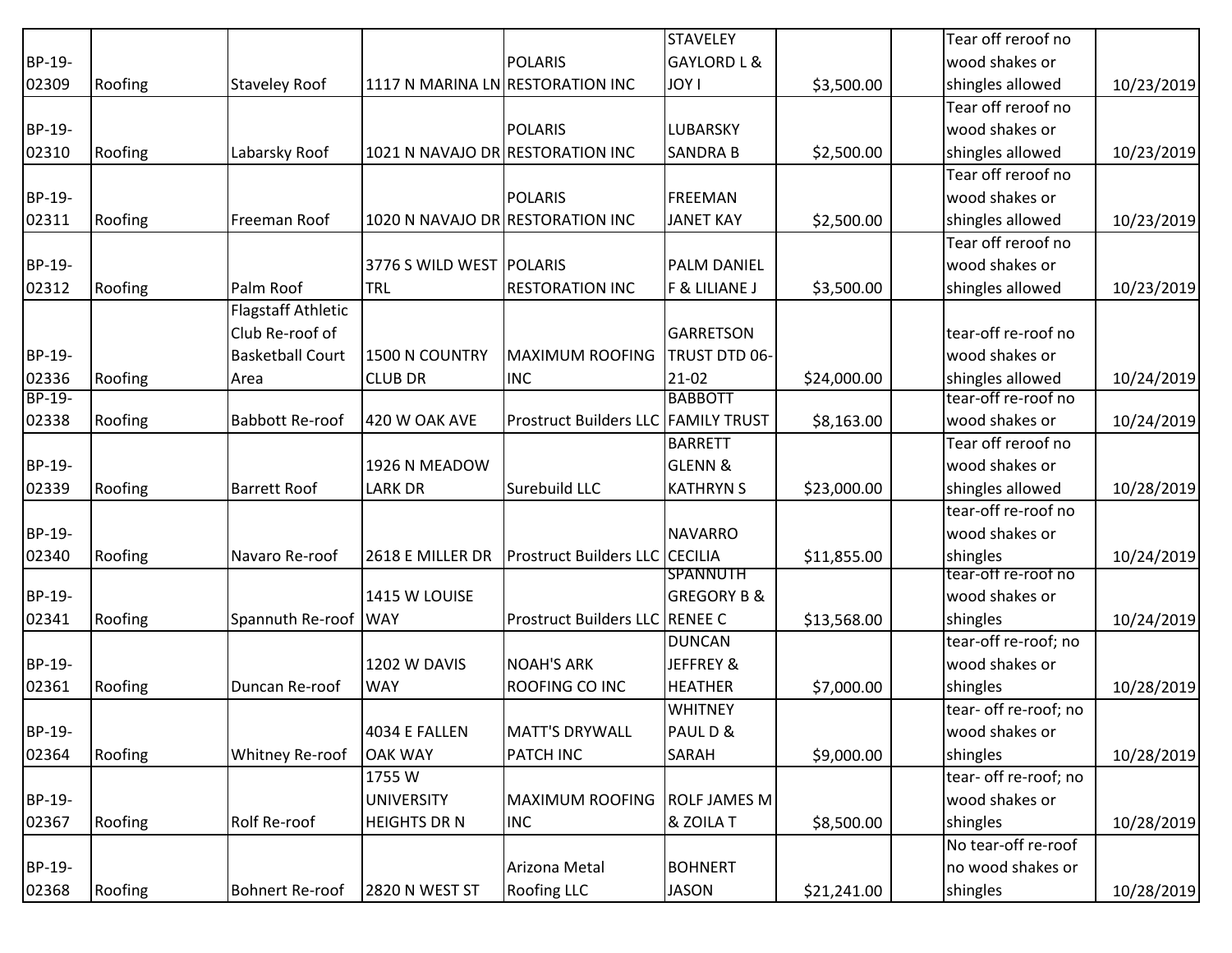|        |         |                                   |                                |                                                      |                        |             | tear-off re-roof no   |            |
|--------|---------|-----------------------------------|--------------------------------|------------------------------------------------------|------------------------|-------------|-----------------------|------------|
| BP-19- |         |                                   |                                |                                                      | <b>HUBBELL</b>         |             | wood shakes or        |            |
| 02373  | Roofing | Hubbell Re-roof                   | 3635 N MANOR RD HAVASU ROOFING |                                                      | <b>MARY EVELYN</b>     | \$9,000.00  | shingles              | 10/29/2019 |
|        |         |                                   |                                |                                                      |                        |             | tear- off re-roof; no |            |
| BP-19- |         |                                   | 2615 N PEAK VIEW               |                                                      | WILCE S & J            |             | wood shakes or        |            |
| 02374  | Roofing | Wilce Re-roof                     | <b>ST</b>                      | <b>HAVASU ROOFING</b>                                | <b>TRUST</b>           | \$9,000.00  | shingles              | 10/29/2019 |
|        |         |                                   |                                |                                                      |                        |             | tear-off re-roof; no  |            |
| BP-19- |         |                                   |                                |                                                      | <b>MARTYN</b>          |             | wood shakes or        |            |
| 02376  | Roofing | Martyn Re-roof                    | 140 N GEORGE ST                | <b>Prostruct Builders LLC RALPH E</b>                |                        | \$6,783.00  | shingles              | 10/29/2019 |
|        |         |                                   |                                |                                                      |                        |             | tear-off-re-roof; no  |            |
| BP-19- |         |                                   |                                |                                                      | <b>BURNS FAMILY</b>    |             | wood shakes or        |            |
| 02377  | Roofing | <b>Burns Re-roof</b>              |                                | 1510 N BEAVER ST Prostruct Builders LLC LIVING TRUST |                        | \$8,500.00  | shingles              | 10/29/2019 |
|        |         |                                   |                                |                                                      | VELASCO                |             | tear-off-re-roof; no  |            |
| BP-19- |         | Guadalupe Re-                     |                                |                                                      | <b>GUADALUPE</b>       |             | wood shakes or        |            |
| 02378  | Roofing | roof                              | 414 W PIUTE RD                 | Prostruct Builders LLC JR & LORETTA                  |                        | \$8,000.00  | shingles              | 10/29/2019 |
|        |         |                                   |                                |                                                      | VELASCO                |             | tear-off-re-roof; no  |            |
| BP-19- |         |                                   |                                |                                                      | MIGUEL &               |             | wood shakes or        |            |
| 02379  | Roofing | Velasco Re-roof                   | 408 W PIUTE RD                 | <b>Prostruct Builders LLC STEPHANIE</b>              |                        | \$8,000.00  | shingles              | 10/29/2019 |
|        |         |                                   | 4594 E                         |                                                      | <b>HACKER</b>          |             | tear-off-re-roof; no  |            |
| BP-19- |         |                                   | <b>NORTHWOOD</b>               |                                                      | <b>RICHARD C &amp;</b> |             | wood shakes or        |            |
| 02380  | Roofing | <b>Hecker Re-roof</b>             | <b>WAY</b>                     | <b>Prostruct Builders LLC MARY L</b>                 |                        | \$10,000.00 | shingles              | 10/29/2019 |
|        |         |                                   |                                |                                                      | <b>PETERSON</b>        |             |                       |            |
|        |         |                                   |                                |                                                      | <b>BRENT</b>           |             | tear-off-re-roof; no  |            |
| BP-19- |         |                                   |                                |                                                      | <b>VERNON &amp;</b>    |             | wood shakes or        |            |
| 02381  | Roofing | Peterson Re-roof 4700 E ORIOLE LN |                                | <b>Prostruct Builders LLC DIANA R</b>                |                        | \$15,000.00 | shingles              | 10/29/2019 |
|        |         |                                   |                                |                                                      |                        |             | tear-off-re-roof; no  |            |
| BP-19- |         |                                   |                                |                                                      | <b>PISEL STEVEN</b>    |             | wood shakes or        |            |
| 02382  | Roofing | Pisel Re-roof                     |                                | 951 E HILLTOP AVE Prostruct Builders LLC JJACK       |                        | \$9,500.00  | shingles              | 10/29/2019 |
|        |         |                                   |                                |                                                      |                        |             | Tear off reroof no    |            |
| BP-19- |         |                                   |                                |                                                      | <b>TRIMBLE</b>         |             | wood shakes or        |            |
| 02384  | Roofing | Golter Roof                       | <b>6 E JUNIPER AVE</b>         | <b>FLAGSTAFF BUILDERS SASCH N</b>                    |                        | \$6,000.00  | shingles allowed      | 10/29/2019 |
|        |         |                                   |                                |                                                      |                        |             | Tear- off Re-roof; no |            |
| BP-19- |         | Staudenmaier Re- 5020 E CHESTNUT  |                                | MOUNTAIN COUNTRY STAUDENMAIE                         |                        |             | wood shakes or        |            |
| 02389  | Roofing | roof                              | <b>WAY</b>                     | <b>BUILDERS INC</b>                                  | R L WILLIAM III        | \$2,950.00  | shingles              | 10/29/2019 |
|        |         |                                   |                                |                                                      |                        |             | Tear-off re0roof; no  |            |
| BP-19- |         |                                   | 3200 N QUINTANA                |                                                      | <b>RICHTER ANNE</b>    |             | wood shakes or        |            |
| 02391  | Roofing | Pacheco Re-roof                   | DR                             | <b>BIG SKY ROOFING INC J</b>                         |                        | \$22,440.00 | shingles              | 10/30/2019 |